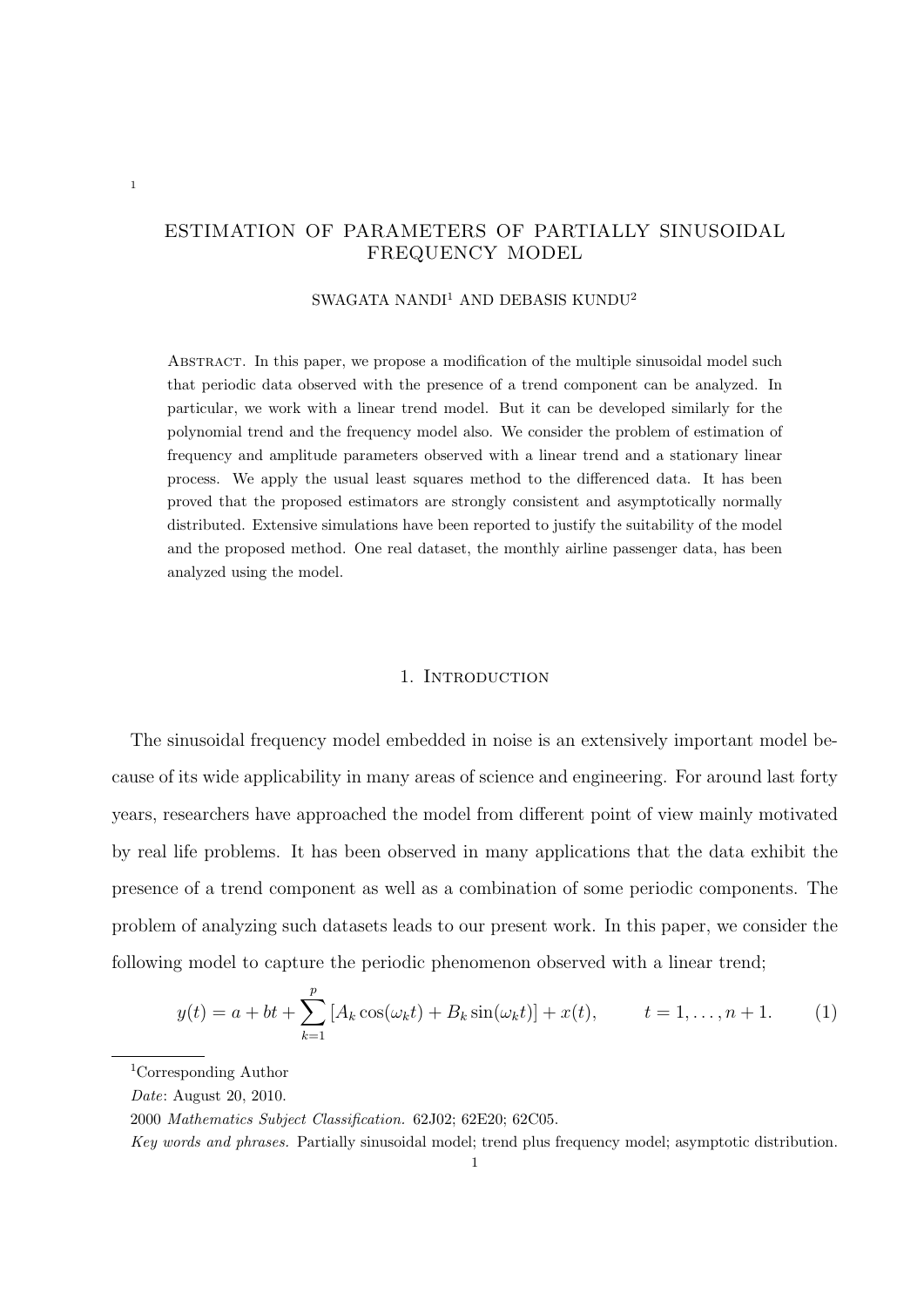Here  $y(t)$  is the response variable and we observe  $\{y(t), t = 1, \ldots, n+1\}$ . Here *a* and *b* are unknown real numbers and parameters of the linear trend component. The parameters of the sinusoidal frequency component are noted as follows;  $A_k, B_k \in \mathcal{R}$  are unknown amplitudes,  $\omega_k \in (0, \pi)$  are the unknown frequencies. The number of sinusoidal components present is *p* and it is assumed to be known in advance. We have taken the initial sample size as  $n + 1$ instead of the usual convention as *n*. The reason behind this assumption will be clear in section 2. The sequence of error random variables  $\{x(t)\}\$  satisfies the following assumption;

**Assumption 1.** The sequence of random variables  $\{x(t)\}\$  has the following linear structure

$$
x(t) = \sum_{k=-\infty}^{\infty} \alpha(k)e(t-k),
$$
\n(2)

*where {e*(*t*)*} is a sequence of independent and identically distributed (i.i.d.) random variables* with mean zero and finite variance  $\sigma^2$ . The arbitrary real valued sequence  $\{\alpha(k)\}\$ is absolutely *summable, that is, it satisfies the following condition:*

$$
\sum_{k=-\infty}^{\infty} |\alpha(k)| < \infty. \tag{3}
$$

In model (1), if *b* is zero, it is nothing but the usual multiple sinusoidal model (Hannan [3]); Walker [10]). A more general model than model (1) could include a polynomial of degree *q*, where  $2 < q < n$  instead of the linear part  $a + bt$ . The proposed method (will be discussed in section 2) is also applicable for such a general model, although the analysis and notation become very messy. So the above model belongs to the class of partially nonlinear models. The problem, we address here, is motivated by some real data, where it is evident that a number of periodic components superimposed with a trend (linear) component is present. With the aim of analyzing such datasets, we propose model (1) in this article.

Recently, partially nonlinear models were proposed by Li and Nie [6]. They studied general nonlinear models under the assumption of i.i.d. errors and proposed a weighted least squares approach applied to the differenced data. In Li and Nie [7], the approach is based on profile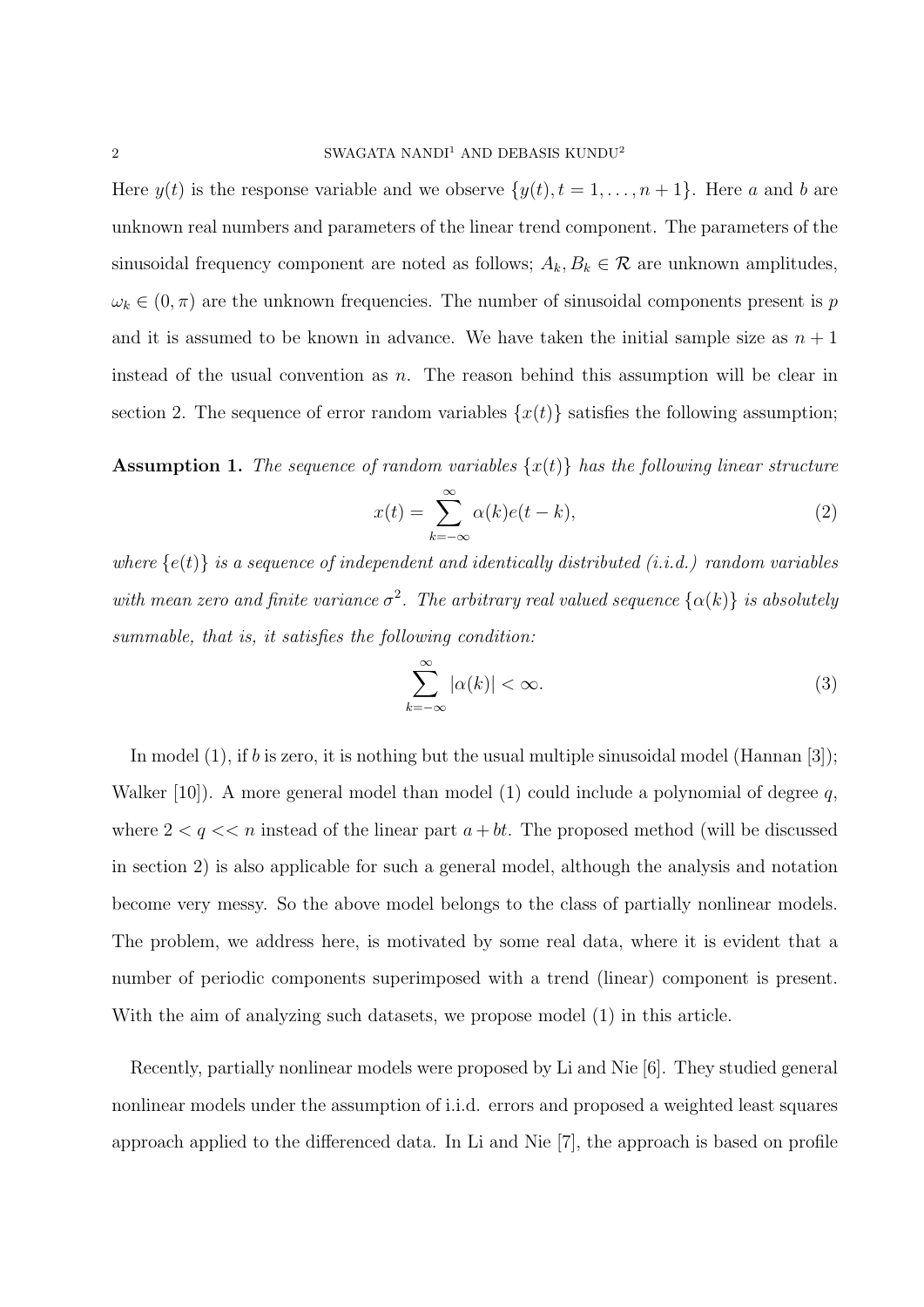ESTIMATION OF PARAMETERS OF PARTIALLY SINUSOIDAL FREQUENCY MODEL 3 nonlinear likelihood and linear approximation with local linear regression. We observe that model (1) does not satisfy all the regularity conditions required in Li and Nie [6] and therefore their results can not be directly applied here.

The rest of the paper is organized as follows. We discuss about the estimation method in section 2. The asymptotic properties are provided in section 3. In section 4, we present the simulation results. For illustrative purposes, one real data set has been analyzed in section 5 and we conclude the paper in section 6. All the proofs are provided in the Appendix.

### 2. Estimating the Unknown Parameters

In this section, we discuss about the estimation procedure of the unknown parameters. We basically consider the usual least squares estimation method applied to the differenced observations. For simplicity, at this point we assume that  $p = 1$ , i.e. only one frequency is present and we write the model as

$$
y(t) = a + bt + A\cos(\omega t) + B\sin(\omega t) + x(t), \quad t = 1, ..., n + 1.
$$
 (4)

We work with the first difference series,  $y(t + 1) - y(t) = z(t)$ , say for  $t = 1, \ldots n$ ;

$$
z(t) = y(t+1) - y(t)
$$
  
=  $b + A[\cos(\omega t + \omega) - \cos(\omega t)] + B[\sin(\omega t + \omega) - \sin(\omega t)] + x(t+1) - x(t)$  (5)  
=  $b - A\sin(\omega)\sin(\omega t) - 2A\sin^2(\frac{\omega}{2})\cos(\omega t) + B\sin(\omega)\cos(\omega t)$   
 $-2B\sin^2(\frac{\omega}{2})\sin(\omega t) + x_d(t).$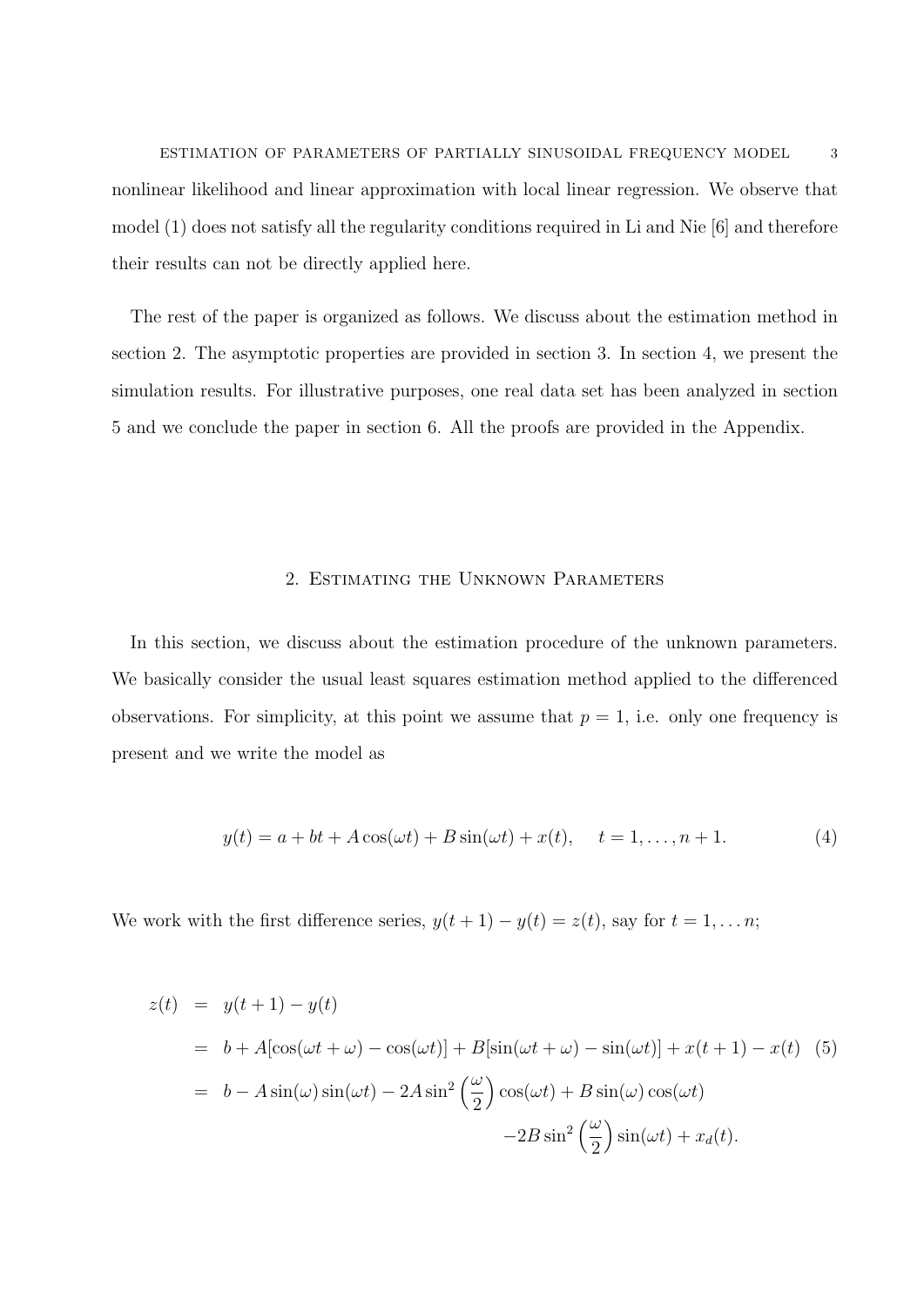Here  $x_d(t) = x(t+1) - x(t)$  is the first difference of  $\{x(t)\}\$  and satisfies Assumption 1, because

$$
x_d(t) = x(t+1) - x(t) = \sum_{k=-\infty}^{\infty} \alpha(k)e(t+1-k) - \sum_{k=-\infty}^{\infty} \alpha(k)e(t-k)
$$
  
= 
$$
\sum_{k=-\infty}^{\infty} (\alpha(k+1) - \alpha(k)) e(t-k) = \sum_{k=-\infty}^{\infty} \beta(k)e(t-k),
$$

where  $\{\alpha(k+1) - \alpha(k)\} = \{\beta(k)\}\$ . Since  $\{\alpha(k)\}\$  is absolutely summable,  $\{\beta(k)\}\$ is absolutely summable. The unknown  $a$ , being a constant in the original model  $(1)$  is not going to contribute in the differenced series. As we work with the differenced series  $z(t)$  instead of the original observations  $y(t)$ 's, we start with  $n + 1$  observations instead of *n*.

In matrix notation, equation (5) is written as;

$$
\mathbf{Z} = b\mathbf{1} + \mathbf{X}(\omega)\boldsymbol{\eta} + \mathbf{E},\tag{6}
$$

where  $\mathbf{Z} = (z(1), z(2), \ldots, z(n))^T$ ,  $\mathbf{1} = (1, 1, \ldots, 1)^T$ ,  $\mathbf{E} = (x_d(1), \ldots, x_d(n))^T$ ,  $\boldsymbol{\eta} = (A, B)^T$ and

$$
\mathbf{X}(\omega) = \begin{bmatrix} \cos(2\omega) - \cos(\omega) & \sin(2\omega) - \sin(\omega) \\ \cos(3\omega) - \cos(2\omega) & \sin(3\omega) - \sin(2\omega) \\ \vdots & \vdots \\ \cos(\omega(n+1)) - \cos(\omega n) & \sin(\omega(n+1)) - \sin(\omega n) \end{bmatrix}.
$$

Now, we observe that since  $\{\beta(k)\}\$ is absolutely summable,  $\frac{1}{n}$ ∑*n t*=1  $x_d(t) = O_p(n^{-1})$ . Therefore, in equation  $(5)$ , averaging over  $t$ , we have the approximation

$$
\frac{1}{n}\sum_{t=1}^{n} z(t) = b + O(n^{-1}) + O_p(n^{-1}),
$$

for large *n*. Here, we have used results of Mangulis [8] for the second approximation. Thus, for large  $n, b =$ 1 *n* ∑*n t*=1  $z(t)$ , as an estimate of *b*, is a consistent estimator of *b*. Now, plugging  $\widehat{b}$  in (6), we denote

$$
\mathbf{Z}^* = \mathbf{Z} - \widehat{b}\mathbf{1} = \mathbf{X}(\omega)\boldsymbol{\eta} + \mathbf{E}.\tag{7}
$$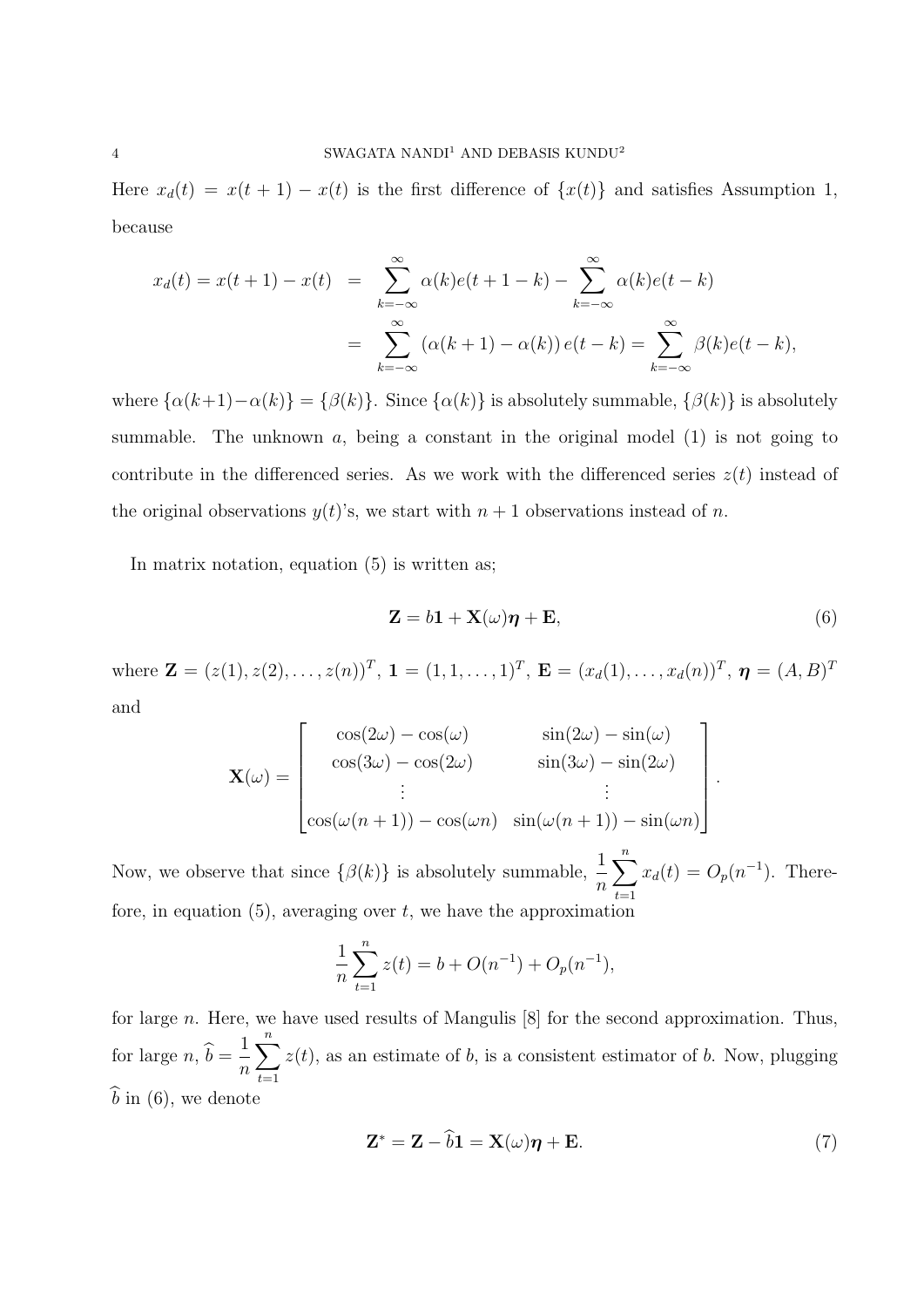Then the LSEs of  $\eta$  and  $\omega$  minimizes the residual sum of squares

$$
Q(\boldsymbol{\eta}, \omega) = \mathbf{E}^T \mathbf{E} = (\mathbf{Z}^* - \mathbf{X}(\omega)\boldsymbol{\eta})^T (\mathbf{Z}^* - \mathbf{X}(\omega)\boldsymbol{\eta}).
$$
\n(8)

So for a given  $\omega$ , the LSE of  $\eta$ , as a function of  $\omega$  is

$$
\widehat{\boldsymbol{\eta}}(\omega) = \left[\mathbf{X}(\omega)^T \mathbf{X}(\omega)\right]^{-1} \mathbf{X}(\omega)^T \mathbf{Z}^*.
$$
\n(9)

Now using  $(9)$  in  $(8)$ , we have

$$
R(\omega) = Q(\hat{\boldsymbol{\eta}}(\omega), \omega) = \mathbf{Z}^{*T} \left( \mathbf{I} - \mathbf{X}(\omega) \left[ \mathbf{X}(\omega)^T \mathbf{X}(\omega) \right]^{-1} \mathbf{X}(\omega)^T \right) \mathbf{Z}^*
$$
  

$$
= \mathbf{Z}^{*T} \left( \mathbf{I} - \mathbf{P}_{\mathbf{X}}(\omega) \right) \mathbf{Z}^*, \qquad \text{(say)}.
$$
 (10)

The matrix  $P_X(\omega)$  as a function of  $\omega$ , is the projection matrix of  $X(\omega)$  and hence is idempotent and symmetric. Therefore,  $R(\omega)$  takes the form given in equation (10). The LSE of  $\omega$ ,  $\hat{\omega}$  is obtained by maximizing  $\mathbf{Z}^{*T}\mathbf{P}_{\mathbf{X}}(\omega)\mathbf{Z}^{*}$  and then plugging in  $\hat{\omega}$  into (9),  $\eta$  is estimated as  $\widehat{\eta}(\widehat{\omega})$ .

**Remark 1.** We note that for efficient estimation of the sinusoidal frequency parameters, the maximization of  $\mathbf{Z}^{*T} \mathbf{P}_\mathbf{X}(\omega) \mathbf{Z}^*$  works, which is based on the mean corrected first differenced series. This is due to the reason that the rate of convergence of  $\hat{b}$  is  $o(n^{-1})$ .

**Remark 2.** In Introduction, we have mentioned that the proposed method can be extended in the general model when the linear trend part is replaced by a higher degree polynomial of unknown coefficients. Suppose we consider a model of *p* degree polynomial superimposed with a single sinusoid. Then to define  $z^*(t)$ , one is required to difference the observed data *p* times. In such a scenario,  $\omega$  can be obtained by maximizing a similar criterion function as  $R(\omega)$ , defined in (10). Then the entries of  $\mathbf{X}(\omega)$  matrix will be more complicated functions of  $\omega$ .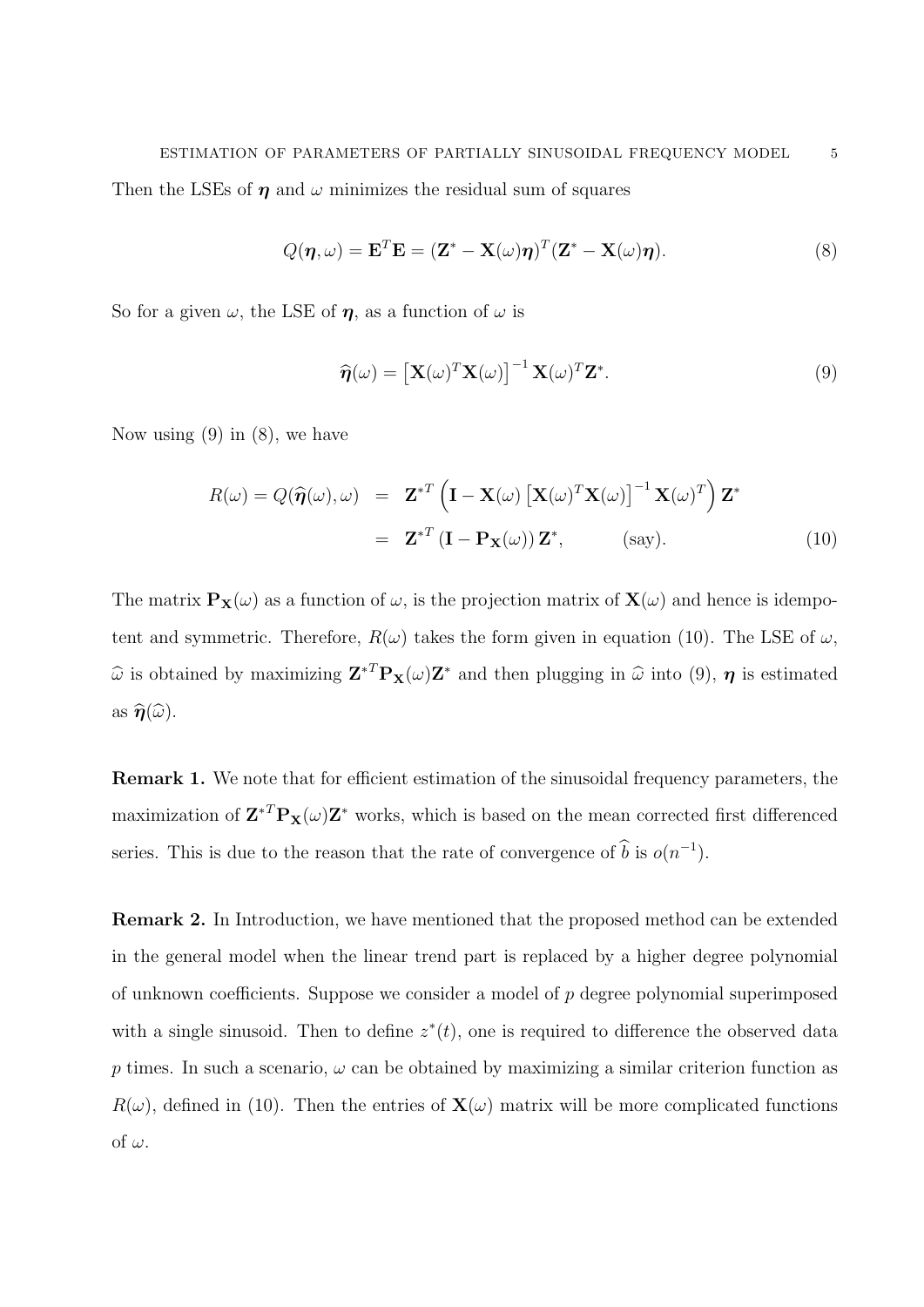### 3. Asymptotic Properties

In this section, we discuss about the theoretical properties of the LSEs of *A*, *B* and  $\omega$ . We denote  $\boldsymbol{\theta} = (A, B, \omega) = (\boldsymbol{\eta}, \omega)$  and let  $\boldsymbol{\theta}^0$  be the true value of  $\boldsymbol{\theta}$  and  $\widehat{\boldsymbol{\theta}}$  be the LSE of  $\boldsymbol{\theta}^0$ . In the following, we state the consistency property of  $\hat{\theta}$ ; the proof is provided in the appendix.

THEOREM 3.1. Let the true parameter vector  $\boldsymbol{\theta}^0 = (A^0, B^0, \omega^0)$  be an interior point of the parameter space  $(-\infty,\infty) \times (-\infty,\infty) \times (0,\pi)$  and  $A^{0^2} + B^{0^2} > 0$ . If the error random variables  $x(t)$  satisfy Assumption 1, then  $\widehat{\boldsymbol{\theta}}$  is a strongly consistent estimator of  $\boldsymbol{\theta}^0$ .

Now we compute the asymptotic joint distribution of the LSE  $\hat{\theta}$  of  $\theta^0$ . We use  $Q'(\theta)$ and  $Q''(\theta)$  to denote respectively the  $1 \times 3$  vector of first derivatives and the  $3 \times 3$  matrix of second derivatives of  $Q(\boldsymbol{\theta})$ , defined in (8). Expanding  $Q'(\boldsymbol{\theta})$  around the true parameter value  $\boldsymbol{\theta}^0$ , in a Taylor series, we obtain

$$
Q'(\widehat{\boldsymbol{\theta}}) - Q'(\boldsymbol{\theta}^0) = (\widehat{\boldsymbol{\theta}} - \boldsymbol{\theta}^0) Q''(\bar{\boldsymbol{\theta}}), \qquad (11)
$$

where  $\bar{\theta}$  is a point on the line joining the points  $\hat{\theta}$  and  $\theta^0$ . Suppose  $D_A$  is a 3  $\times$  3 diagonal matrix  $D_A = diag\{n^{-1/2}, n^{-1/2}, n^{-3/2}\}$ . The diagonal entries of  $D_A$  correspond to the rates of convergence of the LSEs of *A*, *B* and *ω*. Since  $Q'(\theta) = 0$ , (11) can be written as

$$
(\hat{\boldsymbol{\theta}} - \boldsymbol{\theta}^0) \mathbf{D_A}^{-1} = -\left[\mathbf{Q}'(\boldsymbol{\theta}^0)\mathbf{D_A}\right] \left[\mathbf{D_A}\mathbf{Q}''(\bar{\boldsymbol{\theta}})\mathbf{D_A}\right]^{-1},\tag{12}
$$

as  $[D_A \mathbf{Q}''(\bar{\boldsymbol{\theta}}) \mathbf{D}_A]$  is an invertible matrix *a.e.* for large *n*. Using Theorem 1, it follows that  $\hat{\theta}$  converges *a.e.* to  $\theta^0$  and so  $\bar{\theta} \longrightarrow \theta^0$  *a.e.* Since each element of  $Q''(\theta)$  is a continuous function of  $\theta$ , we have

$$
\lim_{n \to \infty} [\mathbf{D}_{\mathbf{A}} Q''(\bar{\boldsymbol{\theta}}) \mathbf{D}_{\mathbf{A}}] = \lim_{n \to \infty} [\mathbf{D}_{\mathbf{A}} Q''(\boldsymbol{\theta}^0) \mathbf{D}_{\mathbf{A}}] = \Sigma(\boldsymbol{\theta}^0) \ (say).
$$
 (13)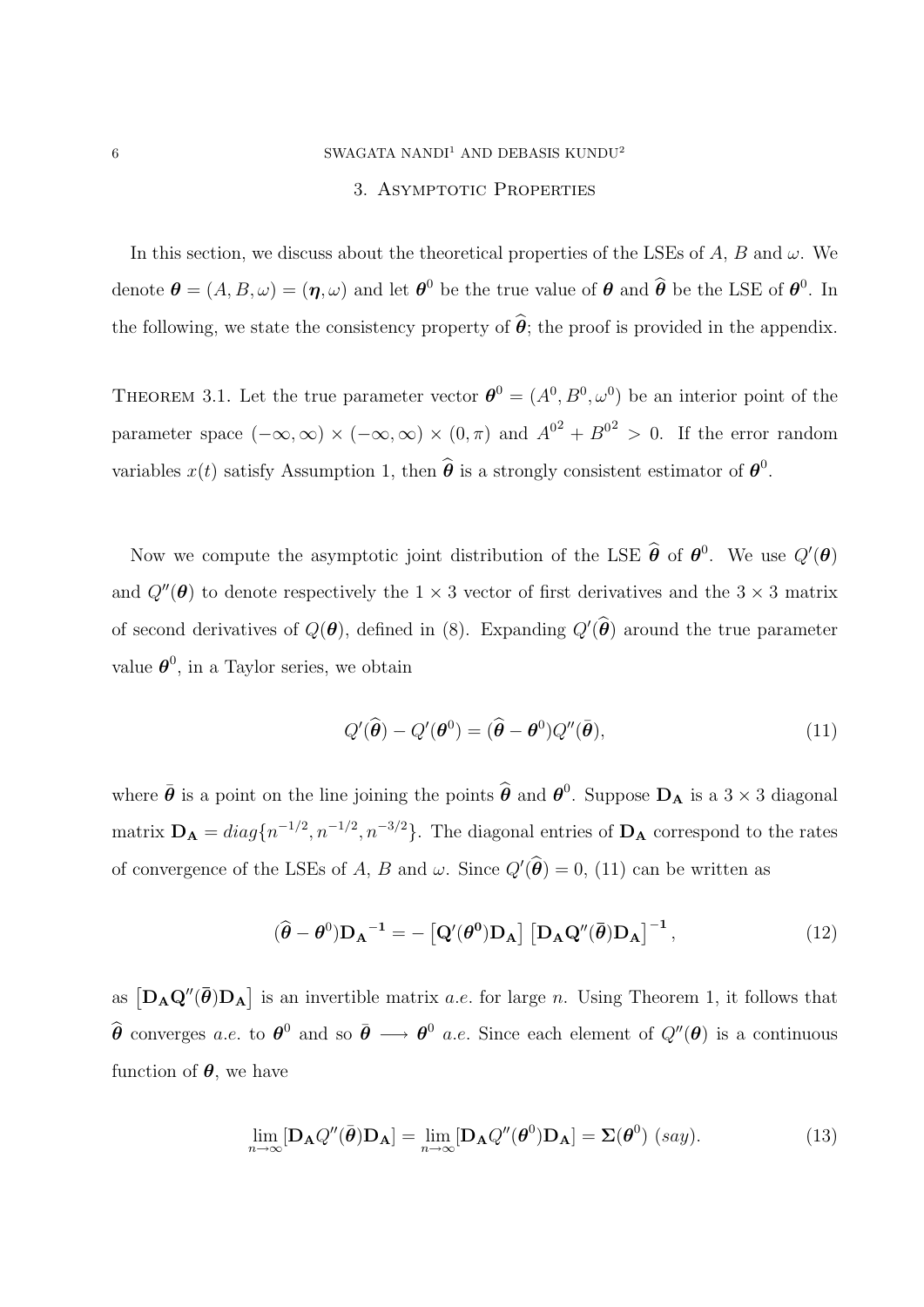The  $1 \times 3$  random vector  $\left[ \mathbf{Q}'(\boldsymbol{\theta}^0) \mathbf{D}_{\mathbf{A}} \right]$  is

$$
\begin{bmatrix}\n\frac{2}{\sqrt{n}} \sum_{t=1}^{n} x_d(t) \left[ 2 \sin^2(\frac{\omega^0}{2}) \cos(\omega^0 t) + \sin(\omega^0) \sin(\omega^0 t) \right] \\
\frac{2}{\sqrt{n}} \sum_{t=1}^{n} x_d(t) \left[ 2 \sin^2(\frac{\omega^0}{2}) \sin(\omega^0 t) - \sin(\omega^0) \cos(\omega^0 t) \right] \\
\frac{2}{n^2} \sum_{t=1}^{n} t x_d(t) \left[ -2A^0 \sin^2(\frac{\omega^0}{2}) + B^0 \sin(\omega^0) \sin(\omega^0 t) + A^0 \sin(\omega^0) \cos(\omega^0 t) + 2B^0 \sin^2(\frac{\omega^0}{2}) \cos(\omega^0 t) \right]\n\end{bmatrix},
$$

where  $x_d(t) = x(t+1) - x(t) = \sum_{k=0}^{\infty}$ *k*=*−∞*  $\beta(k)e(t-k), \beta(k) = \alpha(k+1) - \alpha(k)$  as defined in section 2. Using a central limit theorem (see Fuller<sup>[2]</sup>, page 251) for stochastic processes, it follows that;

$$
Q'(\boldsymbol{\theta}^0)\mathbf{D}_{\mathbf{A}} \stackrel{d}{\longrightarrow} \mathcal{N}_3(\mathbf{0},\mathbf{G}(\boldsymbol{\theta}^0)),
$$

as  $n \to \infty$ . Using results of Mangulis [8], it can be shown that

$$
\Sigma(\boldsymbol{\theta}^0) = 2(1 - \cos(\omega^0)) \begin{bmatrix} 1 & 0 & B^0/2 \\ 0 & 1 & -A^0/2 \\ B^0/2 & -A^0/2 & \frac{1}{3}(A^{02} + B^{02}) \end{bmatrix},
$$

and then the matrix  $\mathbf{G}(\boldsymbol{\theta}^0)$  takes the following form;

$$
\mathbf{G}(\boldsymbol{\theta}^0) = 2\sigma^2 c_{\beta}(\omega^0) \boldsymbol{\Sigma}(\boldsymbol{\theta}^0)
$$

with

$$
c_{\beta}(\omega) = \left| \sum_{k=-\infty}^{\infty} \beta(k) e^{-i\omega k} \right|^2.
$$
 (14)

Therefore,

$$
(\widehat{\boldsymbol{\theta}} - \boldsymbol{\theta}^0) \mathbf{D_A}^{-1} \stackrel{d}{\longrightarrow} \mathcal{N}_3(\mathbf{0}, \Sigma(\boldsymbol{\theta}^0)^{-1} \mathbf{G}(\boldsymbol{\theta}^0) \Sigma(\boldsymbol{\theta}^0)^{-1}),
$$
\n(15)

where

$$
\Sigma(\boldsymbol{\theta}^{0})^{-1} \mathbf{G}(\boldsymbol{\theta}^{0}) \Sigma(\boldsymbol{\theta}^{0})^{-1} = 2\sigma^{2} c_{\beta}(\omega^{0}) \Sigma(\boldsymbol{\theta}^{0})^{-1}
$$
  
= 
$$
\frac{\sigma^{2} c_{\beta}(\omega^{0})}{(1 - \cos(\omega^{0}))(A^{02} + B^{02})} \begin{bmatrix} A^{02} + 4B^{02} & -3A^{0}B^{0} & -6B^{0} \\ -3A^{0}B^{0} & 4A^{02} + B^{02} & 6A^{0} \\ -6B^{0} & 6A^{0} & 12 \end{bmatrix}.
$$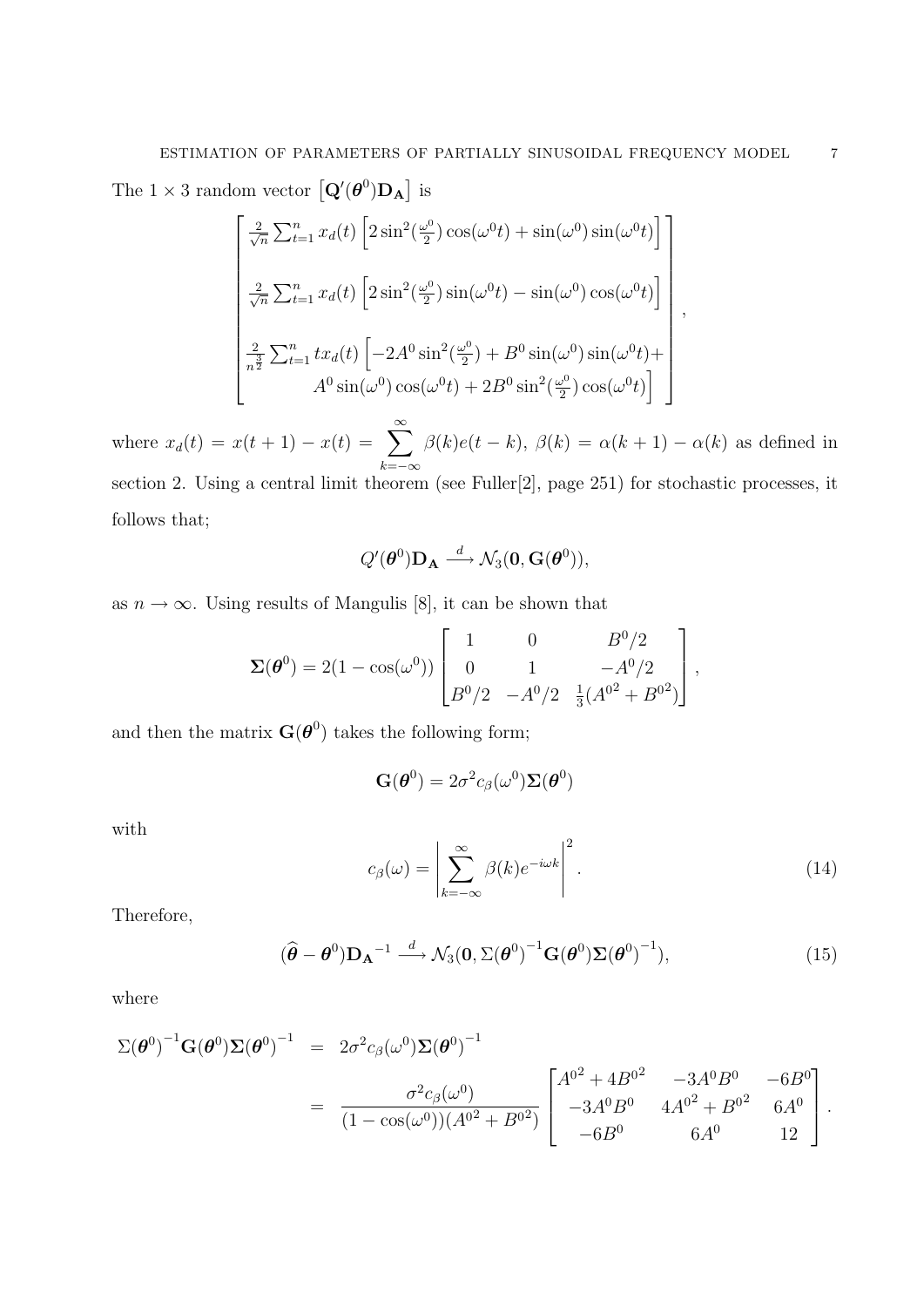**Remark 3.** We note that  $c_{\beta}$ (*.*) as a function of  $\omega$  is related to the spectral density function of the stationary linear process  $x_d(t) = \sum_{r=0}^{\infty}$ *k*=*−∞*  $\beta(k)e(t-k)$ . We write the spectrum of  $\{x_d(t)\}$ as  $f_{x_d}(\omega)$ , then  $\frac{\sigma^2}{2\pi}$  $\frac{\partial}{\partial \pi} c_{\beta}(\omega) = f_{x_d}(\omega).$ 

**Remark 4.** We would like to compare the asymptotic variances of the LSEs of unknown parameters of sinusoidal model observed in presence of a linear trend (model (4)) and the asymptotic variances of LSEs of the same model when observed without any trend component (i.e.  $a = b = 0$  in model (4)). In the former case it is  $\hat{\theta}$  considered in this paper and we denote  $\widehat{\boldsymbol{\theta}}^*$  in the later case. Then  $\text{Var}(\widehat{\boldsymbol{\theta}}) = \frac{c_\beta(\omega^0)}{2(1 - \cos(\omega^0))}$  $\frac{c_{\beta}(\omega)}{2(1-\cos(\omega^0))c_{\alpha}(\omega^0)}$ Var $(\widehat{\boldsymbol{\theta}}^*)$ , asymptotically, where  $c_{\alpha}(\omega)$  is the same function of  $\omega$  defined in (14), using  $\{\alpha(k)\}\$ instead of  $\{\beta(k)\}.$ 

### 4. Multiple Sinusoids

In this section, we first provide the least squares method of estimation for the unknown parameters of the model (1) and then provide the asymptotic properties of the LSEs. Without loss of generality, we assume that

$$
A_1^{0^2} + B_1^{0^2} > A_2^{0^2} + B_2^{0^2} > \dots > A_p^{0^2} + B_p^{0^2} > 0.
$$
 (16)

The method is basically the one discussed in section 2 applied sequentially. We take the first difference and define  $z(t) = y(t+1) - y(t)$ . Following the same techniques as the single component model (4), the matrix equation (6) takes the form

$$
\mathbf{Z} = b\mathbf{1} + \mathbf{X}_{\mathbf{p}}(\boldsymbol{\omega})\boldsymbol{\psi} + \mathbf{E}.\tag{17}
$$

The first difference vector **Z**, **1** and the error vector **E** are same as defined in section 2;  $\boldsymbol{\omega} = (\omega_1, \dots, \omega_p), \, \boldsymbol{\psi} = (\boldsymbol{\eta}_1, \dots, \boldsymbol{\eta}_p)^T, \, \boldsymbol{\eta}_j = (A_j, B_j)^T \text{ and } \mathbf{X_p}(\boldsymbol{\omega}) \text{ takes the following form};$  $\mathbf{X}_{\mathbf{p}}(\boldsymbol{\omega}) = \begin{bmatrix} \mathbf{X}(\omega_1) & \mathbf{X}(\omega_2) & \cdots & \mathbf{X}(\omega_p) \end{bmatrix}$  . The matrix  $\mathbf{X}(\omega_j)$  is same as that of  $\mathbf{X}(\omega)$ , defined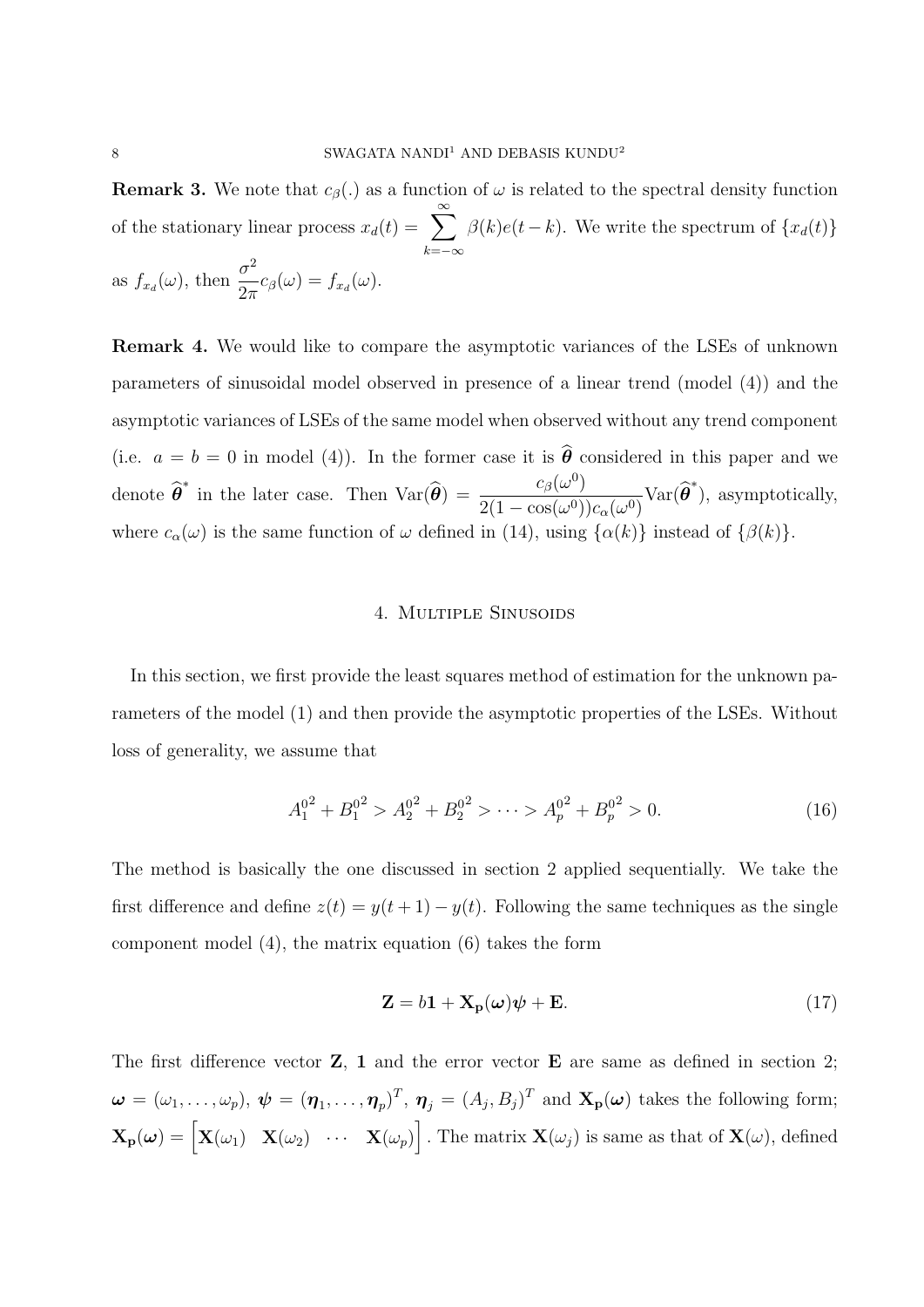in section 2, replacing  $\omega$  by  $\omega_j$ . We note that (17) can also be written as

$$
\mathbf{Z} = b\mathbf{1} + \sum_{j=1}^{p} \mathbf{X}(\omega_j)\boldsymbol{\eta}_j + \mathbf{E}.
$$
 (18)

We estimate *b* as before and obtain  $\mathbf{Z}^* = \mathbf{Z} - b\mathbf{1}$ . Then the LSEs of  $\omega$  and  $\eta$  are obtained by minimizing the residual sum of squares;

$$
U(\boldsymbol{\eta},\boldsymbol{\omega}) = \left(\mathbf{Z}^* - \sum_{j=1}^p \mathbf{X}(\omega_j)\boldsymbol{\eta}_j\right)^T \left(\mathbf{Z}^* - \sum_{j=1}^p \mathbf{X}(\omega_j)\boldsymbol{\eta}_j\right).
$$
(19)

Let  $\psi^0$  and  $\omega^0$  be the true values of  $\psi$  and  $\omega$  respectively and  $\hat{\psi}$  and  $\hat{\omega}$  denote the LSEs of  $\psi^0$  and  $\omega^0$  respectively. Then for a given  $\omega$ ,  $\hat{\psi}$  can be directly written from (17) as

$$
\widehat{\boldsymbol{\psi}}(\boldsymbol{\omega}) = \left[\mathbf{X}_{\mathbf{p}}(\boldsymbol{\omega})^T \mathbf{X}_{\mathbf{p}}(\boldsymbol{\omega})\right]^{-1} \mathbf{X}_{\mathbf{p}}(\boldsymbol{\omega})^T \mathbf{Z}^*.
$$
\n(20)

Using the fact that  $\mathbf{X}(\omega_i)$  and  $\mathbf{X}(\omega_k)$ ,  $k \neq j$ , are orthogonal matrices, we have 1  $\frac{1}{n}\mathbf{X}(\omega_j)^T\mathbf{X}(\omega_k) = \mathbf{0}$  for large *n*. Therefore, (20) reduces to

$$
\widehat{\boldsymbol{\psi}}(\boldsymbol{\omega}) = \begin{bmatrix} \widehat{\boldsymbol{\eta}}_1(\omega_1) \\ \vdots \\ \widehat{\boldsymbol{\eta}}_p(\omega_p) \end{bmatrix} = \begin{bmatrix} \left[ \mathbf{X}(\omega_1)^T \mathbf{X}(\omega_1) \right]^{-1} \mathbf{X}(\omega_1)^T \mathbf{Z}^* \\ \vdots \\ \left[ \mathbf{X}(\omega_p)^T \mathbf{X}(\omega_p) \right]^{-1} \mathbf{X}(\omega_p)^T \mathbf{Z}^* \end{bmatrix},
$$
\n(21)

which is the same as deduced in (9), using  $\eta_j$  and  $\omega_j$  instead of  $\eta$  and  $\omega$  respectively. Now plugging in  $\hat{\psi}(\omega)$  in (19), the residual sum of squares can be written as

$$
S(\boldsymbol{\omega}) = U(\widehat{\boldsymbol{\eta}}(\omega), \omega) = \left[\mathbf{Z}^* - \sum_{j=1}^p \mathbf{P}_{\mathbf{X}}(\omega_j) \mathbf{Z}^*\right]^T \left[\mathbf{Z}^* - \sum_{j=1}^p \mathbf{P}_{\mathbf{X}}(\omega_j) \mathbf{Z}^*\right]
$$

$$
= \mathbf{Z}^{*T} \mathbf{Z}^* - \sum_{j=1}^p \mathbf{Z}^{*T} \mathbf{P}_{\mathbf{X}}(\omega_j) \mathbf{Z}^*,
$$

where  $\mathbf{P}_{\mathbf{X}}(\omega)$  has been defined in section 2. Then LSE of  $\omega_1, \omega_2, \ldots$  and  $\omega_p$  are computed by maximizing  $\mathbf{Z}^{*T} \mathbf{P}_{\mathbf{X}}(\omega_j) \mathbf{Z}^*$  sequentially.

Now we discuss the theoretical properties of the LSEs of the unknown parameters  $\psi$  and  $\omega$ . We write  $\boldsymbol{\xi} = (\boldsymbol{\theta}_1, \dots, \boldsymbol{\theta}_p)$ .  $\boldsymbol{\theta}_j = (A_j, B_j, \omega_j)$ . The least squares estimators of the parameters are obtained by minimizing the objective function,  $U(\xi) = U(\eta, \omega)$ , defined in (19). Let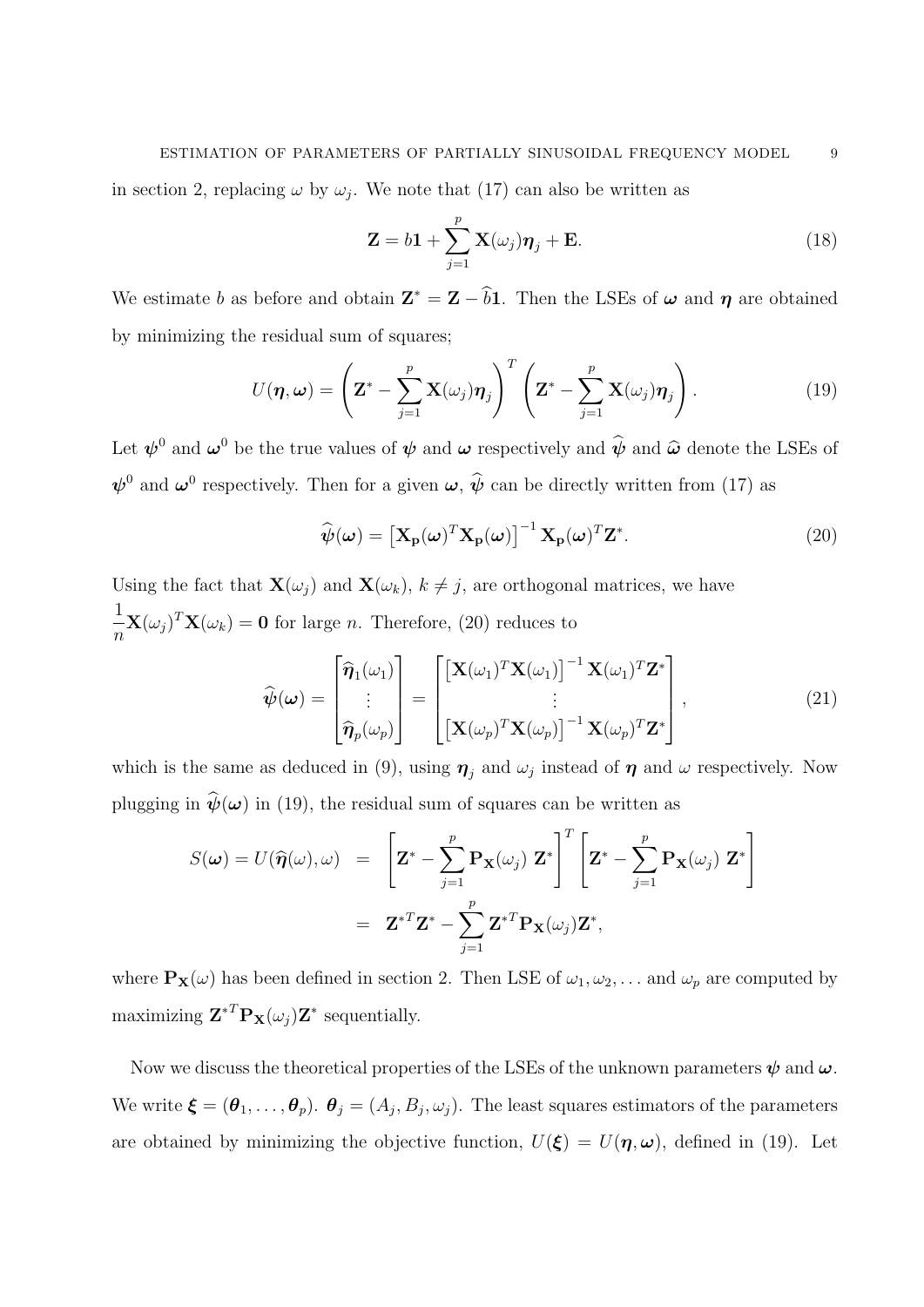$\hat{\xi}$  and  $\xi^0$  denote the least squares estimator and the true value of  $\xi$ . The consistency of  $\hat{\xi}$ follows as did the consistency of  $\hat{\theta}$  in section 3, considering the parameter vector  $\xi$ . We state the asymptotic distribution of  $\hat{\xi}$ . The proof involves use of multiple Taylor series expansion and routine calculations along the same line provided in section 3.

We define a diagonal matrix  $D_{Ap}$  of order 3p corresponding to the rates of convergences of  $\hat{\boldsymbol{\xi}}$ ;

$$
D_{Ap} = \begin{bmatrix} D_A & 0 & \cdots & 0 \\ 0 & D_A & \cdots & 0 \\ \vdots & \vdots & \vdots & \vdots \\ 0 & 0 & \cdots & D_A \end{bmatrix},
$$

where  $D_A$  is defined in section 3. Then under Assumption 1 and condition (16), as  $n \to \infty$ 

$$
(\hat{\boldsymbol{\xi}} - \boldsymbol{\xi}^0) \mathbf{D_p}^{-1} \stackrel{d}{\longrightarrow} \mathcal{N}_{3p} \left( \mathbf{0}, \boldsymbol{\Gamma}(\boldsymbol{\xi}^0)^{-1} \mathbf{H}(\boldsymbol{\xi}^0) \boldsymbol{\Gamma}(\boldsymbol{\xi}^0)^{-1} \right).
$$
 (22)

*.*

The  $3p \times 3p$  matrices  $\Gamma(\xi^0)$  and  $H(\xi^0)$  take the following forms;

$$
\Gamma(\boldsymbol{\xi}) = \begin{bmatrix} \Sigma(\boldsymbol{\theta}_1) & 0 & \cdots & 0 \\ 0 & \Sigma(\boldsymbol{\theta}_2) & \cdots & 0 \\ \vdots & \vdots & \vdots & \vdots \\ 0 & 0 & \cdots & \Sigma(\boldsymbol{\theta}_p) \end{bmatrix}, \ \ \mathbf{H}(\boldsymbol{\xi}) = \begin{bmatrix} c_{\beta}(\omega_1) \Sigma(\boldsymbol{\theta}_1) & 0 & \cdots & 0 \\ 0 & c_{\beta}(\omega_2) \Sigma(\boldsymbol{\theta}_2) & \cdots & 0 \\ \vdots & \vdots & \vdots & \vdots \\ 0 & 0 & \cdots & c_{\beta}(\omega_p) \Sigma(\boldsymbol{\theta}_p) \end{bmatrix}
$$

The matrix  $\Sigma(.)$  and  $c_{\beta}(.)$  as functions of  $\omega$  have been defined in previous section. Then (22) reduces to

$$
(\widehat{\boldsymbol{\theta}}_k - \boldsymbol{\theta}_k^0)\mathbf{D_A}^{-1} \stackrel{d}{\longrightarrow} \mathcal{N}_3\left(\mathbf{0}, 2\sigma^2 c_\beta(\omega_j^0)\Sigma(\boldsymbol{\theta}_k^0)^{-1}\right),
$$

and  $\boldsymbol{\theta}_k$  and  $\boldsymbol{\theta}_j$ ,  $j \neq k$  are asymptotically independently distributed.

## 5. Numerical Experiment

In this section, we present the numerical experiment results based on simulation involving synthesized data vector. We consider model (1) with  $p = 1$  (Model 1) and  $p = 2$  (Model 2). Data are generated using the following true parameter values: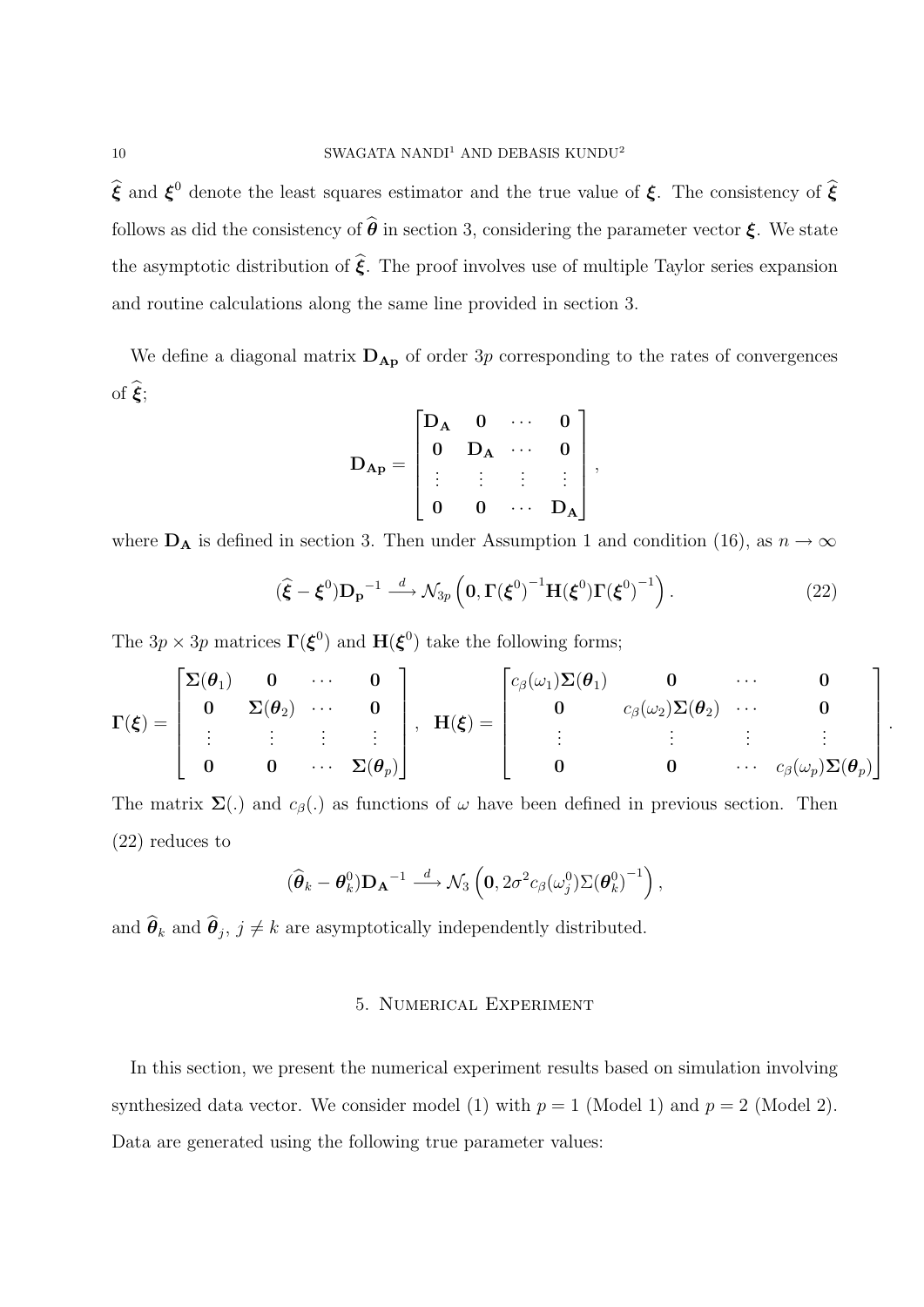Model 1: 
$$
a = 3.0
$$
,  $b = .8$ ,  $A_1 = 1$ ,  $B_1 = 1$ ,  $\omega_1 = 2.5$ .

Model 2:  $a = 3.0, b = .8, A_1 = 2, B_1 = 2, \omega_1 = .5, A_2 = 1, B_2 = 1, \omega_2 = 2.5.$ 

The sequence of noise random variables  $\{x(t)\}\$ is an moving average process of order one such that

$$
x(t) = \epsilon(t-1) + .75 \epsilon(t), \qquad \epsilon(t) \sim \mathcal{N}(0, \sigma^2).
$$

The parameter values in case of Model 2 are selected according to condition (16). We have reported the results for different values of the error variance  $\sigma^2 = .5, 1.0, 1.5$  and 2.0 and two sample sizes  $n = 50$  and 100. To begin with, we have generated a sample of size  $(n + 1)$  with a predefined set of model parameters as mentioned above. As we are mainly interested in estimating the parameters of the periodic component, we remove the trend part  $a + bt$  by considering the mean-corrected first order differenced series  $\mathbf{Z}^*$ , as described in section 2. Then we estimate the non-linear parameter  $(\omega_1$  in case of Model 1) by minimizing  $R(\omega)$ , defined in (10) or by maximizing  $\mathbf{Z}^*^{\mathbf{T}}\mathbf{P}_\mathbf{X}(\omega)\mathbf{Z}^*$  with respect to  $\omega$ . Once we have the estimate of the non-linear parameter  $\omega$ , the linear parameters A and B are estimated according to (9). In section 3, we have developed the joint asymptotic distribution of the LSEs of the unknown parameters of the periodic component, which can be used to obtain approximate confidence bounds of the LSE of each parameter. Therefore, we use (15) to obtain approximate confidence bounds of each parameter. In case of Model 2, we have to use the sequential estimation technique as described in section 4. As  $A_1^2 + B_1^2 > A_2^2 + B_2^2$ , we first estimate  $\omega_1$  exactly in the same way as described in case of Model 1. Then we remove the effect of the first component from the mean corrected first order differenced observations and again we apply the same procedure step by step on the remaining quantity to estimate the LSEs of the second component. We replicate the complete procedure for 1000 times in case of both Model 1 and Model 2 and in each case we estimate the average estimate (AVEST) and the mean squared error (MSE). Now we would like to compute the confidence intervals for different parameter estimators and then it is required to estimate  $\sigma^2$  as well as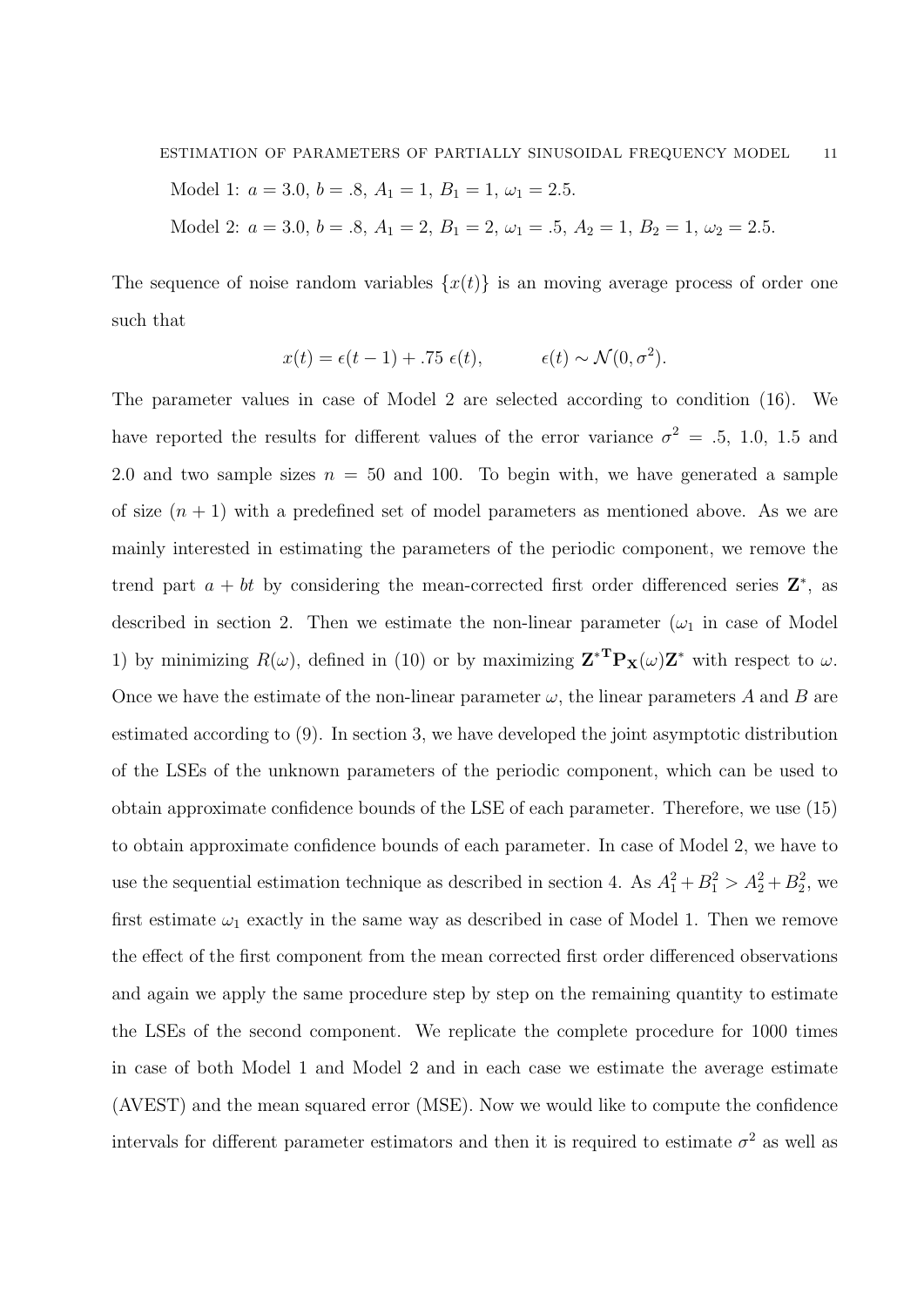*c*<sub>*β*</sub>(*ω*). Although, we can not estimate them separately, it is possible to estimate  $\sigma^2 c_\beta(\omega)$ , which is actually needed to estimate the confidence intervals. It can be shown that

$$
\sigma^{2}c_{\beta}(\omega) = E\left(\frac{1}{n}\left|\sum_{t=1}^{n}x_{d}(t)e^{-i\omega t}\right|^{2}\right),\,
$$

that is, the expected value of the periodogram function (defined in section 6) of  $x_d(t)$ , the error random variables present in  $z^*(t)$ , at the respective frequency. For numerical calculations, we use the method of averaging the periodogram of the estimated noise over a window  $(-L, L)$ . We have reported results with  $L = 10$ . Now we estimate the 95% coverage probability (COVP) by calculating the proportion covering the true parameter value in case of each parameter estimate and the average length of the confidence intervals (AVLEN) for each parameter estimator over these 1000 replications. We also report the asymptotic variance (ASYMV) and the expected length of interval (EXPLEN) at 95% nominal level to compare the MSE and AVLEN for each parameter estimators of the experiment considered here .

We observe that average estimates are quite good. This is reflected in the fact that the average biases are small in absolute value. The MSEs are reasonably small and quite close to the asymptotic variances. According to the asymptotic distributions of LSEs, the non-linear parameters  $\omega$ 's have faster rate of convergence than the linear parameters, which is clearly observed in simulation results. Following it, the MSEs are in decreasing order of  $(A, B)$ ,  $\omega$ . Similar findings are found in average lengths of confidence intervals. The average length is close to the expected length of the interval in case of each parameter estimators. Moreover, the biases, MSEs and average lengths of intervals increase as the error variance increases and they decrease as the sample size increases for all parameter estimates. The coverage probabilities are quite close to the nominal level in case of Model 1. In case of Model 2, when the sample size is 51, the coverage probabilities of LSEs, specifically for linear parameters in some occasions, are not that good. However, this is not observed if the sample size increases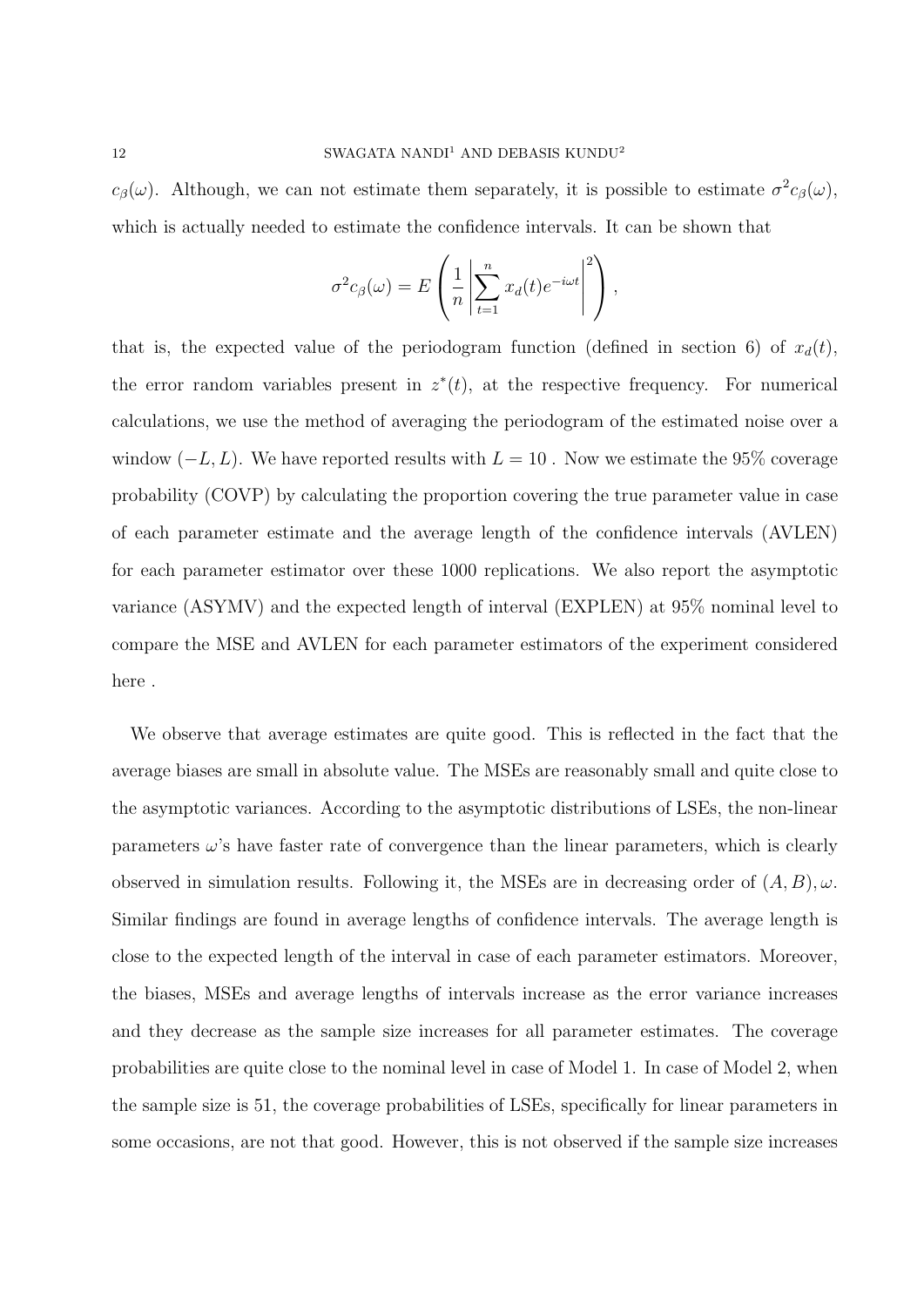Table 1. The average estimates, mean squared errors, asymptotic variances, average and expected lengths of the confidence intervals and coverage probabilities of the LSEs of parameters of Model 1 when the sample size  $n + 1 = 51$ .

| $\sigma^2$ |                  | <b>AVEST</b> | <b>MSE</b> | <b>ASYMV</b> | <b>AVLEN</b> | <b>EXPLEN</b> | <b>COV</b> |
|------------|------------------|--------------|------------|--------------|--------------|---------------|------------|
| .5         | $\boldsymbol{A}$ | .993687      | 2.23006e-2 | 1.49600e-2   | .544393      | .479460       | .923       |
|            | В                | .995867      | 1.80843e-2 | 1.49600e-2   | .542833      | .479460       | .946       |
|            | $\omega$         | 2.500097     | 1.86690e-5 | 1.38040e-5   | 1.65696e-2   | 1.45642e-2    | .936       |
| 1.0        | $\boldsymbol{A}$ | .989012      | 4.46874e-2 | 2.99201e-2   | .768153      | .678059       | .921       |
|            | В                | .990792      | 3.62924e-2 | 2.99201e-2   | .765307      | .678059       | .945       |
|            | $\omega$         | 2.500134     | 3.77115e-5 | 2.76079e-5   | 2.34353e-2   | 2.05970e-2    | .934       |
|            | $\boldsymbol{A}$ | .984408      | 6.71821e-2 | 4.48801e-2   | .938760      | .830449       | .918       |
| 1.5        | В                | .985632      | 5.46430e-2 | 4.48801e-2   | .934788      | .830449       | .944       |
|            | $\omega$         | 2.500175     | 5.71561e-5 | 4.14119e-5   | 2.87032e-2   | $2.52260e-2$  | .932       |
| 2.0        | $\boldsymbol{A}$ | .979827      | 8.97619e-2 | 5.98402e-2   | 1.081784     | .958920       | .918       |
|            | В                | .980374      | 7.32059e-2 | 5.98402e-2   | 1.076914     | .958920       | .943       |
|            | $\omega$         | 2.500205     | 7.70549e-5 | 5.52159e-5   | 3.31425e-2   | 2.91285e-2    | .931       |

to 101. Therefore, the numerical experiment conducted here, suggests that the asymptotic results can be used in small and moderate size samples.

# 6. Data Analysis

In this section, we present the analysis of a classical real data. The data represent the monthly international airline passengers during January 1953 to December 1960 and are collected from the Time Series Data Library of Hyndman[4]. The data is plotted in Figure 1. We notice that the variance is not constant. In the aim of stabilizing the variance, we apply the log transform to the data which is plotted in Figure 2. Now we observe that the variance is approximately constant and a prominent linear trend is present with several periodic components. Our aim is to estimate the periodic components. So we take  $z^*(t)$ , the mean corrected first difference series of the log transform data. We present it in Figure 3. Now to estimate the frequency components, or more specifically, the frequency parameters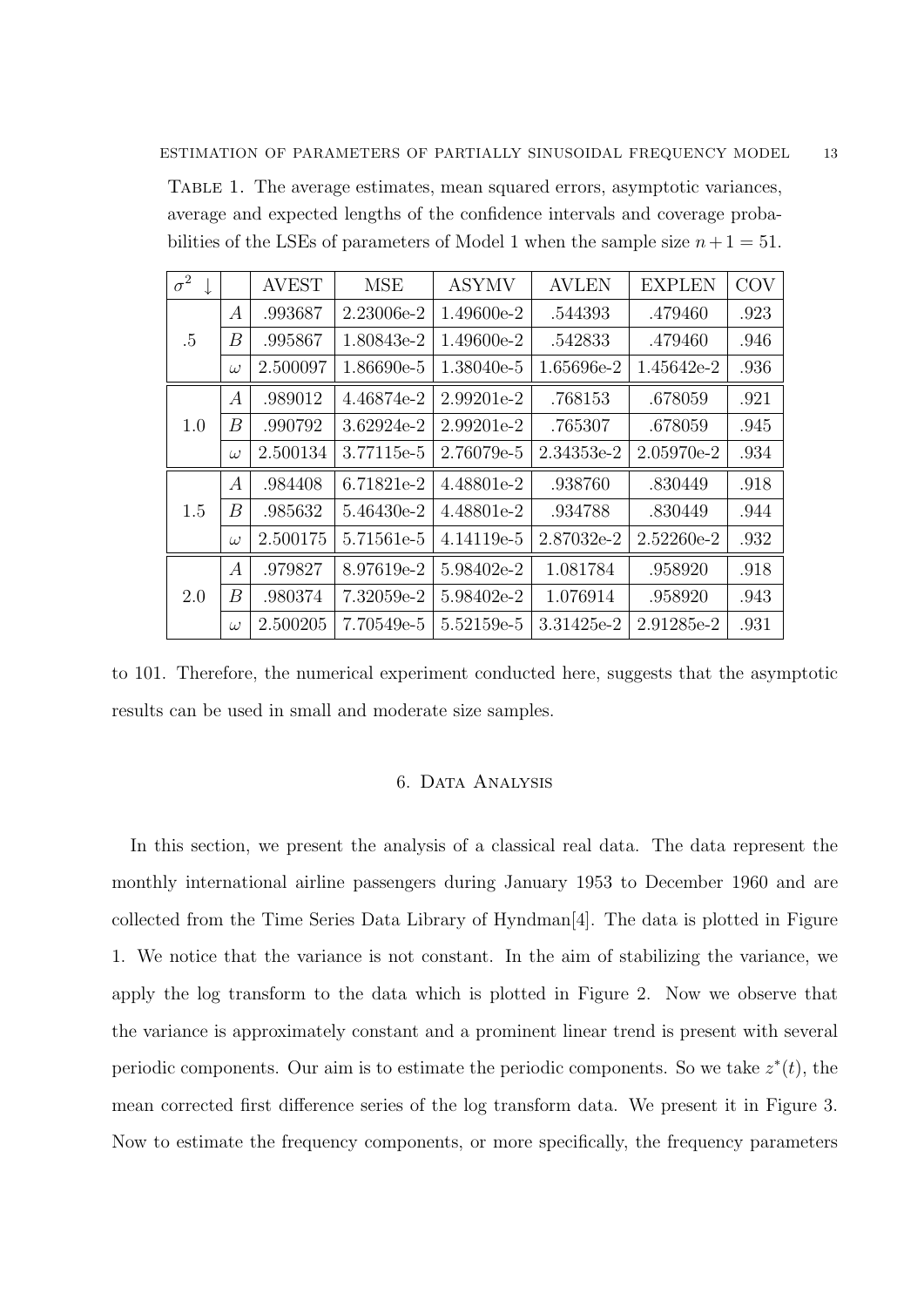Table 2. The average estimates, mean squared errors, asymptotic variances, average and expected lengths of the confidence intervals and coverage probabilities of the LSEs of parameters of Model 1 when the sample size  $n+1 = 101$ .

| $\sigma^2$ |                  | <b>AVEST</b> | <b>MSE</b> | <b>ASYMV</b> | <b>AVLEN</b> | <b>EXPLEN</b> | <b>COV</b> |
|------------|------------------|--------------|------------|--------------|--------------|---------------|------------|
| 0.5        | А                | .997993      | 9.78627e-3 | 7.55408e-3   | .364015      | .340704       | .928       |
|            | В                | .997368      | 8.61015e-3 | 7.55408e-3   | .364095      | 0.340704      | .940       |
|            | $\omega$         | 2.500019     | 2.13123e-6 | 1.77726e-6   | 5.59446e-3   | $5.22590e-3$  | .936       |
| 1.0        | А                | .996272      | 1.96033e-2 | 1.51082e-2   | .514085      | .481828       | .928       |
|            | В                | .994929      | 1.72620e-2 | 1.51082e-2   | .514281      | .481828       | .941       |
|            | $\omega$         | 2.500020     | 4.28425e-6 | 3.55451e-6   | 7.91345e-3   | 7.39054e-3    | .936       |
|            | А                | .994496      | 2.94643e-2 | 2.26622e-2   | .628811      | .590116       | .926       |
| 1.5        | В                | .992572      | 2.59580e-2 | 2.26622e-2   | .629101      | .590116       | .941       |
|            | $\omega$         | 2.500028     | 6.46187e-6 | 5.33177e-6   | 9.69365e-3   | 9.05153e-3    | .936       |
| 2.0        | $\boldsymbol{A}$ | .992694      | 3.93894e-2 | 3.02163e-2   | .725188      | .681408       | .925       |
|            | В                | .990215      | 3.47182e-2 | 3.02163e-2   | .725569      | .681408       | .941       |
|            | $\omega$         | 2.500034     | 8.67335e-6 | 7.10902e-6   | 1.11949e-2   | 1.04518e-2    | .935       |

Table 3. The average estimates, mean squared errors, asymptotic variances, average and expected lengths of the confidence intervals and coverage probabilities of the LSEs of parameters of Model 2 when the sample size  $n + 1 = 51$ and the error variance  $\sigma^2 = 0.5 \& 1.0$ .

| $\sigma^2$ |                | <b>AVEST</b> | <b>MSE</b> | <b>ASYMV</b> | <b>AVLEN</b> | <b>EXPLEN</b> | <b>COV</b> |
|------------|----------------|--------------|------------|--------------|--------------|---------------|------------|
|            | $A_1$          | 1.017310     | 2.20221e-2 | 1.49600e-2   | .536868      | .479460       | .913       |
|            | $B_1$          | .978581      | 1.90324e-2 | 1.49600e-2   | .548365      | .479460       | .945       |
| 0.5        | $\omega_1$     | 2.499309     | 1.87460e-5 | 1.38040e-5   | 1.64852e-2   | 1.45642e-2    | .932       |
|            | A <sub>2</sub> | 1.993197     | .171865    | .185048      | 1.94738      | 1.68627       | .971       |
|            | B <sub>2</sub> | 1.964031     | .183684    | .185048      | 1.96977      | 1.68627       | .970       |
|            | $\omega_2$     | .499926      | 4.75845e-5 | 4.26869e-5   | 2.98993e-2   | 2.56114e-2    | .958       |
|            | $A_1$          | 1.012461     | 4.37051e-2 | 2.99201e-2   | .757671      | .678059       | .913       |
|            | $B_1$          | .973674      | 3.78916e-2 | 2.99201e-2   | .772731      | .678059       | .944       |
| 1.0        | $\omega_1$     | 2.499351     | 3.73501e-5 | 2.76079e-5   | 2.33127e-2   | 2.05970e-2    | .932       |
|            | A <sub>2</sub> | 1.975675     | .340850    | .370095      | 2.736113     | 2.384749      | .970       |
|            | B <sub>2</sub> | 1.942525     | .367370    | .370095      | 2.775661     | 2.384749      | .968       |
|            | $\omega_2$     | .499966      | 9.46144e-5 | 8.53737e-5   | 4.21998e-2   | 3.62200e-2    | .957       |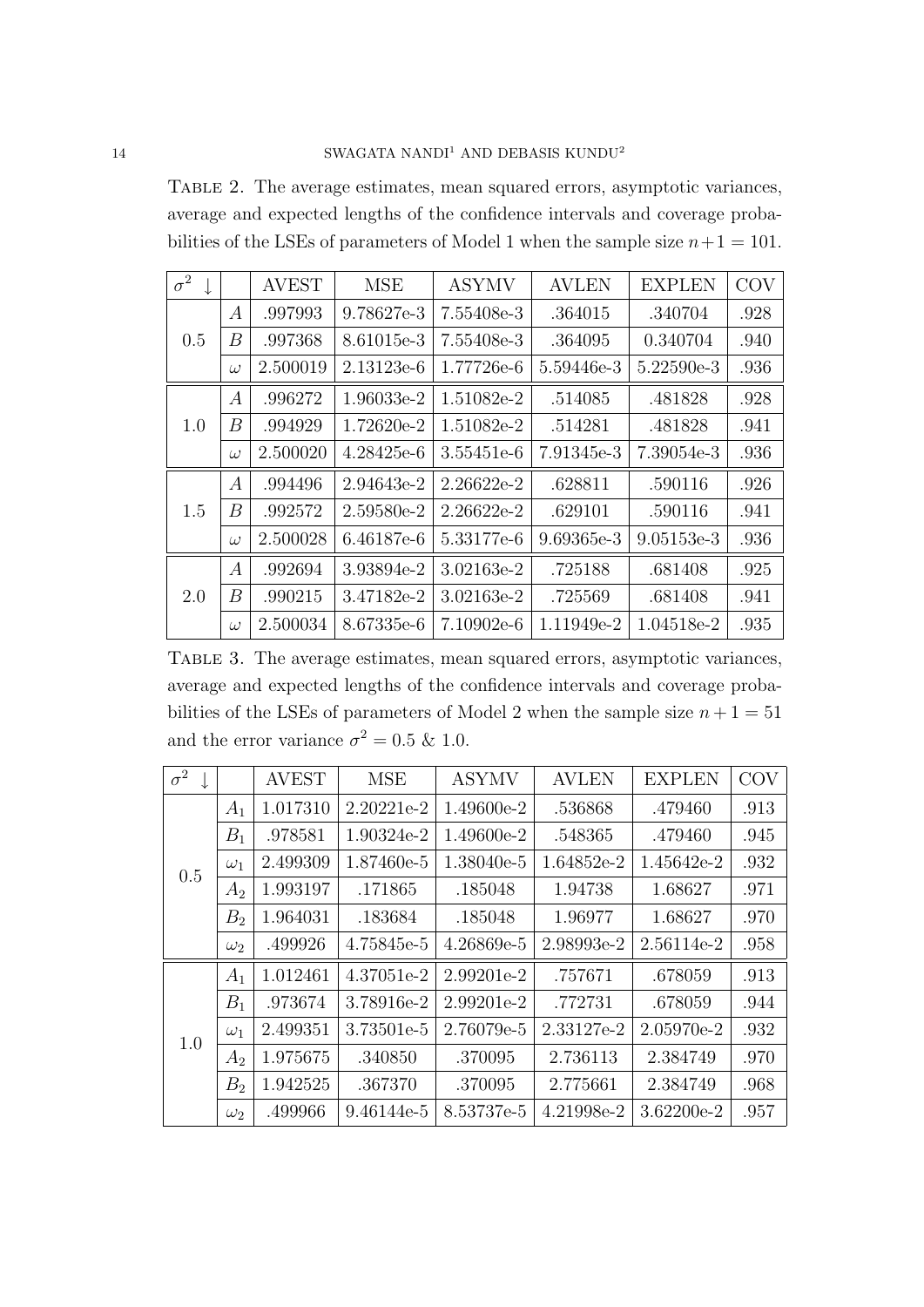Table 4. The average estimates, mean squared errors, asymptotic variances, average and expected lengths of the confidence intervals and coverage probabilities of the LSEs of parameters of Model 2 when the sample size  $n + 1 = 51$ and the error variance  $\sigma^2 = 1.5 \& 2.0$ .

| $\sigma^2$ |                | <b>AVEST</b> | <b>MSE</b>  | <b>ASYMV</b> | <b>AVLEN</b> | <b>EXPLEN</b> | <b>COV</b> |
|------------|----------------|--------------|-------------|--------------|--------------|---------------|------------|
|            | $A_1$          | 1.007751     | 6.55065e-2  | 4.48801e-2   | .926239      | .830449       | .911       |
|            | $B_1$          | .968628      | 5.68631e-2  | 4.48801e-2   | .943545      | .830449       | .944       |
| 1.5        | $\omega_1$     | 2.499388     | 5.633889e-5 | 4.14119e-5   | 2.85530e-2   | 2.52260e-2    | .932       |
|            | A <sub>2</sub> | 1.957266     | .509014     | .555143      | 3.335896     | 2.920709      | .971       |
|            | B <sub>2</sub> | 1.922550     | .549989     | .555143      | 3.389328     | 2.920709      | .967       |
|            | $\omega_2$     | .500018      | 1.41471e-4  | 1.28061e-4   | 5.15889e-2   | $4.43602e-2$  | .957       |
|            | $A_1$          | 1.002998     | 8.74218e-2  | 5.98402e-2   | 1.067751     | .958920       | .910       |
|            | $B_1$          | .963560      | 7.59975e-2  | 5.98401e-2   | 1.086628     | .958920       | .942       |
| 2.0        | $\omega_1$     | 2.499417     | 7.57711e-5  | 5.52159e-5   | 3.29702e-2   | 2.91285e-2    | .932       |
|            | A <sub>2</sub> | 1.938177     | .678415     | .740190      | 3.839300     | 3.372545      | .970       |
|            | B <sub>2</sub> | 1.902366     | .735248     | .740190      | 3.904061     | 3.372545      | .965       |
|            | $\omega_2$     | .500091      | 1.90176e-4  | 1.70747e-4   | 5.94594e-2   | 5.12228e-2    | .957       |

Table 5. The average estimates, mean squared errors, asymptotic variances, average and expected lengths of the confidence intervals and coverage probabilities of the LSEs of parameters of Model 2 when the sample size  $n+1 = 101$ and the error variance  $\sigma^2 = 0.5 \& 1.0$ .

| $\bar{\sigma^2}$ |                | <b>AVEST</b> | <b>MSE</b>   | <b>ASYMV</b> | <b>AVLEN</b> | <b>EXPLEN</b> | <b>COV</b> |
|------------------|----------------|--------------|--------------|--------------|--------------|---------------|------------|
|                  | $A_1$          | 1.008961     | 9.77201e-3   | 7.55408e-3   | .362109      | .340704       | .922       |
|                  | $B_1$          | .991908      | 8.759064e-3  | 7.554083e-3  | .365729      | .340704       | .941       |
| 0.5              | $\omega_1$     | 2.499879     | $2.11115e-6$ | 1.77726e-6   | 5.57687e-3   | 5.22590e-3    | .940       |
|                  | A <sub>2</sub> | 1.991753     | 7.71350e-2   | 9.34398e-2   | 1.156615     | 1.198263      | .948       |
|                  | B <sub>2</sub> | 1.993350     | 8.08795e-2   | 9.34398e-2   | 1.157121     | 1.198263      | .945       |
|                  | $\omega_2$     | .500009      | 4.98537e-6   | 5.49592e-6   | 8.88821e-3   | 9.18981e-3    | .943       |
|                  | $A_1$          | 1.00721      | 1.94695e-2   | 1.51082e-2   | .511389      | .481828       | .923       |
|                  | $B_1$          | .989493      | 1.75315e-2   | 1.51082e-2   | .516527      | .481828       | .940       |
| 1.0              | $\omega_1$     | 2.499879     | 4.22751e-6   | 3.55451e-6   | 7.88806e-3   | 7.39054e-3    | .938       |
|                  | A <sub>2</sub> | 1.981957     | .154165      | .186880      | 1.631052     | 1.694600      | .947       |
|                  | B <sub>2</sub> | 1.987423     | .161701      | .186880      | 1.631096     | 1.694600      | .944       |
|                  | $\omega_2$     | .500029      | 9.98189e-6   | 1.09918e-5   | 1.25544e-2   | 1.29963e-2    | .943       |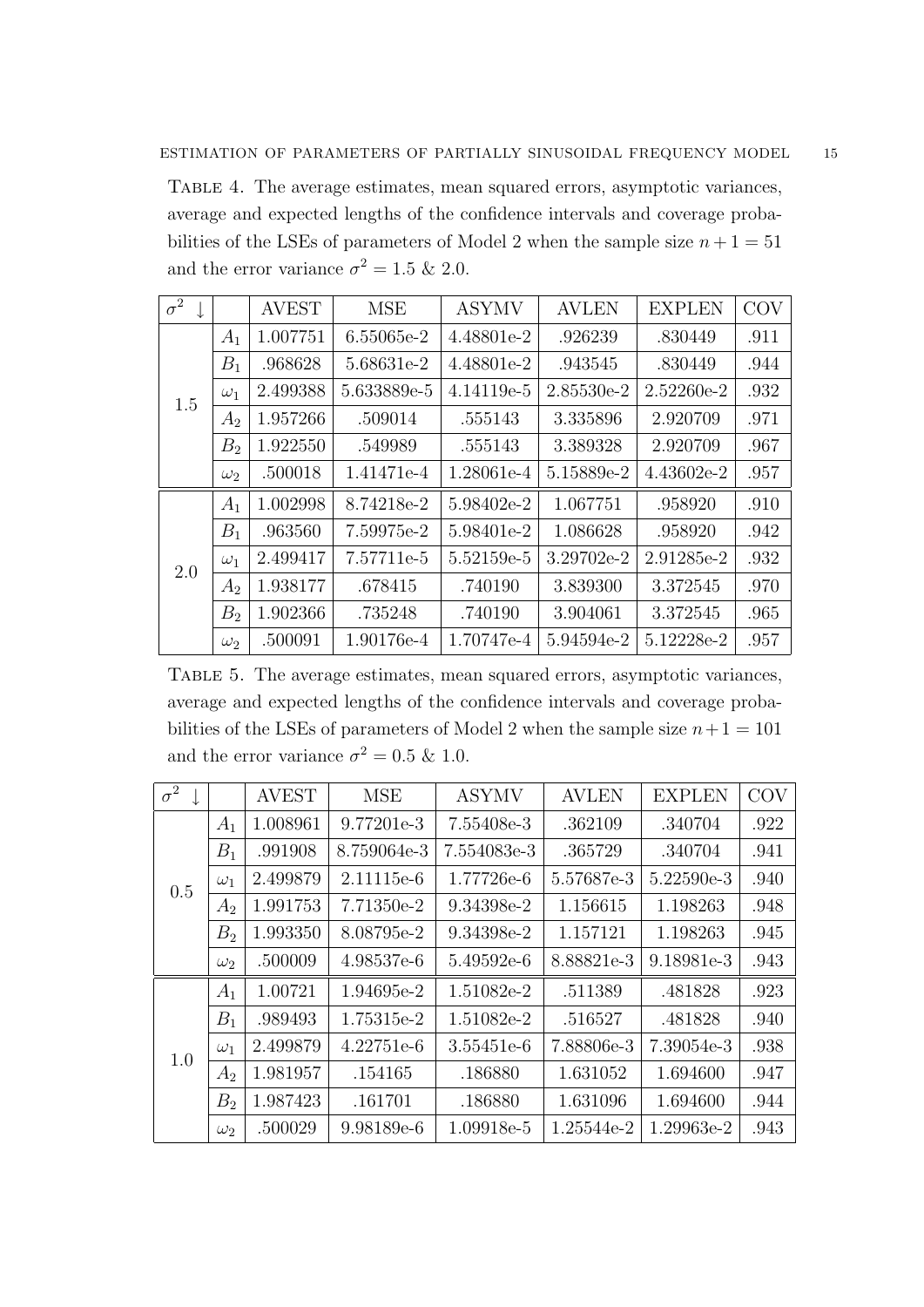Table 6. The average estimates, mean squared errors, asymptotic variances, average and expected lengths of the confidence intervals and coverage probabilities of the LSEs of parameters of Model 2 when the sample size  $n+1 = 101$ and the error variance  $\sigma^2 = 1.5 \& 2.0$ .

| $\sigma^2$ |                | <b>AVEST</b> | <b>MSE</b> | <b>ASYMV</b> | <b>AVLEN</b> | <b>EXPLEN</b> | <b>COV</b> |
|------------|----------------|--------------|------------|--------------|--------------|---------------|------------|
|            | $A_1$          | 1.005392     | 2.92124e-2 | 2.26622e-2   | .625545      | .590116       | .921       |
|            | $B_1$          | .987164      | 2.63547e-2 | 2.26622e-2   | .631792      | .590116       | .942       |
| 1.5        | $\omega_1$     | 2.499884     | 6.37116e-6 | 5.33177e-6   | $9.66238e-3$ | $9.05153e-3$  | .936       |
|            | A <sub>2</sub> | 1.972361     | .231457    | .280320      | 1.99293      | 2.075452      | .946       |
|            | B <sub>2</sub> | 1.981038     | .242808    | .280320      | 1.992312     | 2.07545       | .942       |
|            | $\omega_2$     | .500047      | 1.50249e-5 | 1.64878e-5   | 1.53623e-2   | 1.59172e-2    | .942       |
|            | $A_1$          | 1.003557     | 3.90002e-2 | 3.02163e-2   | .721470      | .681408       | .920       |
|            | $B_1$          | .984851      | 3.52095e-2 | 3.02163e-2   | .728625      | .681408       | .940       |
| 2.0        | $\omega_1$     | 2.499895     | 8.53656e-6 | 7.10903e-6   | 1.11588e-2   | 1.04518e-2    | .935       |
|            | A <sub>2</sub> | 1.962656     | .309024    | .373759      | 2.29668      | 2.39653       | .945       |
|            | B <sub>2</sub> | 1.974593     | .324063    | .373760      | 2.29491      | 2.39653       | .939       |
|            | $\omega_2$     | .500065      | 2.01116e-5 | 2.19837e-5   | 1.77249e-2   | 1.83796e-2    | .941       |

 $\omega_k^0$  and the linear parameters  $A_k^0$  and  $B_k^0$ , first we need to initialize the frequencies. So we plot the periodogram function of  $z^*(t)$ ,  $t = 1, \ldots n$  over a fine grid of  $(0, \pi)$  in Figure 4 to estimate the number of frequencies present and their initial estimates. The periodogram function is defined by

$$
I(\omega) = \frac{1}{n} \left| \sum_{t=1}^{n} z^*(t) e^{-i\omega t} \right|^2.
$$

The periodogram function is asymptotically equal to  $\mathbf{Z}^{*T}\mathbf{P}_{\mathbf{X}}(\omega)\mathbf{Z}^*$ . There are six peaks corresponding to six dominating frequencies in the periodogram plot and we obtain the initial estimates of  $\omega_1, \omega_2, \ldots$  one by one using the sequential procedure. Once the six periodic components corresponding to six visible peaks are removed, we again study the periodogram of the remaining series and there is still another significant frequency present. So finally we have estimated  $\hat{p}$  as seven and plugging in the estimated parameters, we extracted the deterministic periodic signal. This fitted series is presented in Figure 5 along with the mean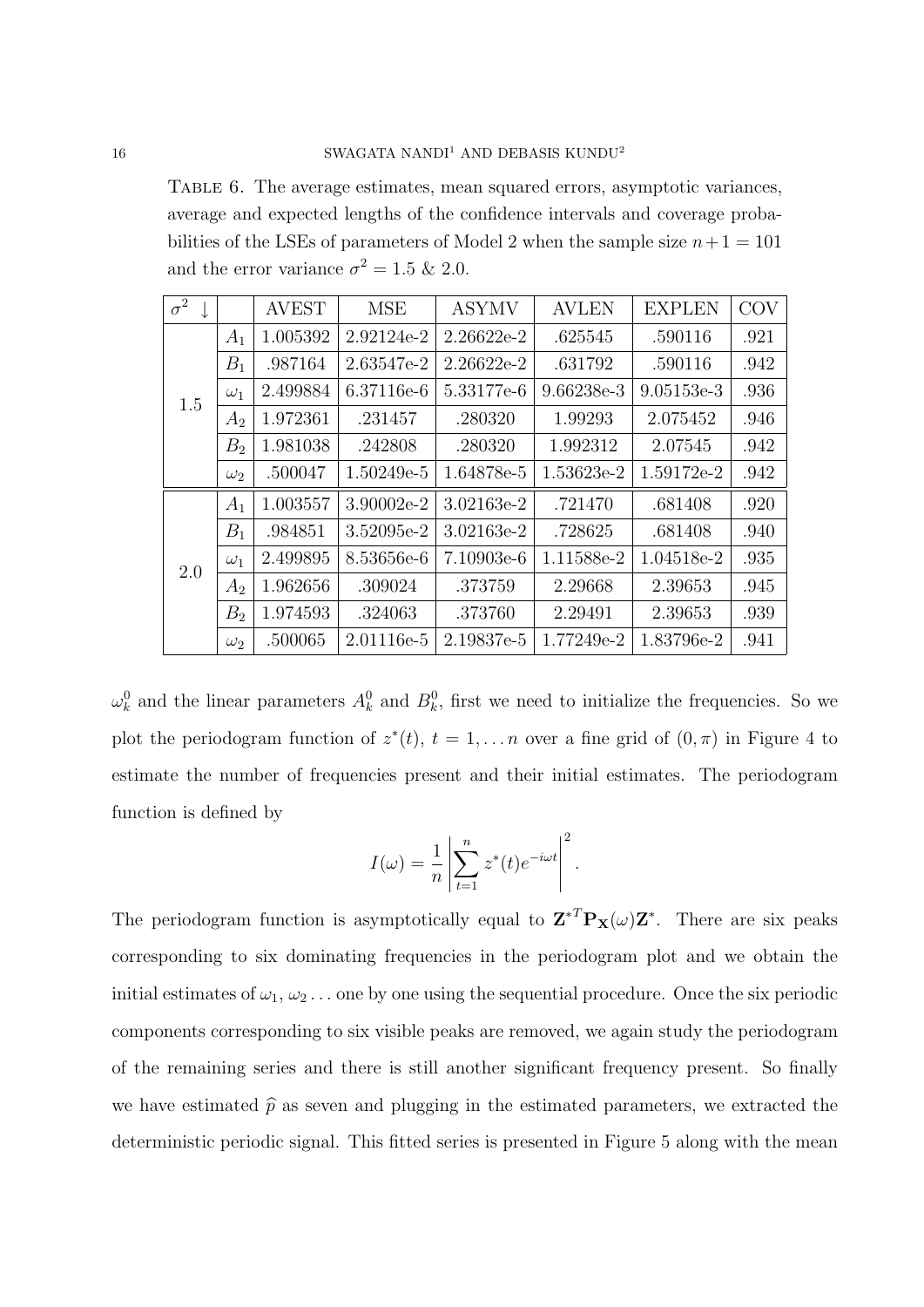

FIGURE 1. The observed airline passengers data.

Figure 2. The logarithm of the observed data.

corrected log difference data. They match quite well. The risudual sum squares of this fit is 5*.*54 *×* 10*−*<sup>4</sup> . The international airline passenger data is a well studied dataset in time series literature and usually a seasonal ARIMA (multiplicative) model is used to analyze it. We have fitted an seasonal ARIMA of order  $(0,1,1) \times (0,1,1)_{12}$  to the log of the data which is similar to the  $(0,0,1) \times (0,1,1)$ <sub>12</sub> applied to the difference of the log data (discussed by Box, Jenkins and Reinsel [1] in details). We have fitted the following model to the difference of log data  $\{X_t\}$ :

$$
X_t = X_{t-12} + Z_t + 0.3577Z_{t-1} + .4419Z_{t-12} + 0.1581Z_{t-13},
$$

where  $Z_t$  is a white noise sequence with mean zero and estimated variance 0.001052. In this case, we observe that the residual sum of squares is  $9.19 \times 10^{-4}$ , which is greater than the residual sum of squares of the proposed method.

### 7. Conclusions

In this paper we have introduced a new model - the multiple frequency model observed with a linear trend and second-order stationary errors. We have mentioned that a similar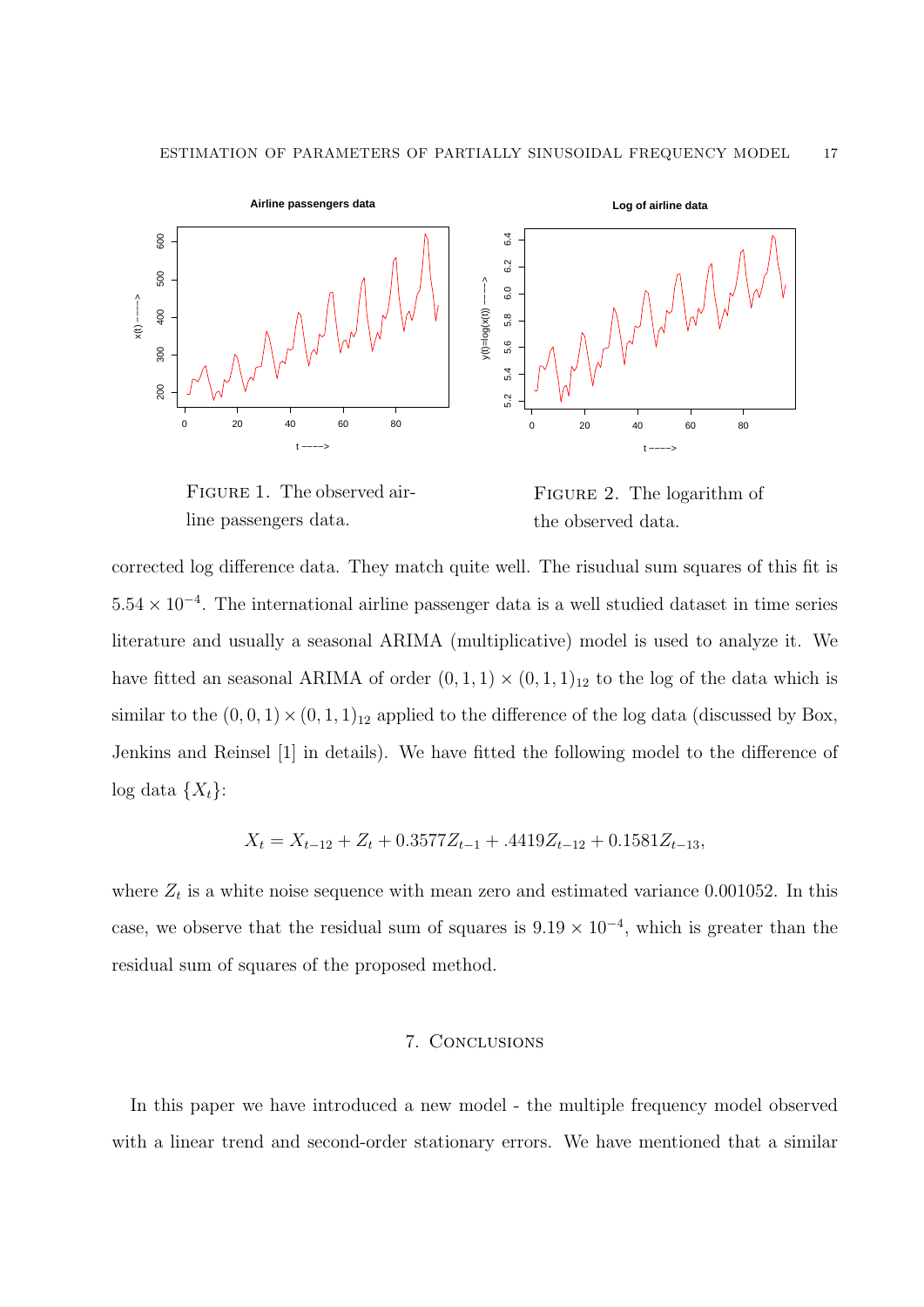

Figure 3. The first difference values of the logarithmic data.



FIGURE 4. The periodogram function of the log-difference data.



FIGURE 5. The fitted values (green) along with the log difference data (red).

method can be developed in case of a polynomial trend instead of a linear trend. We aim to estimate the unknown parameters involved in the periodic components and are not interested in estimating the trend part. We have used the usual least squares method to estimate the parameters of interest. We have shown that the proposed estimators of the frequency and the amplitude parameters are strongly consistent. The asymptotic distribution has come out as multivariate normal under the assumption that the error random variables satisfy the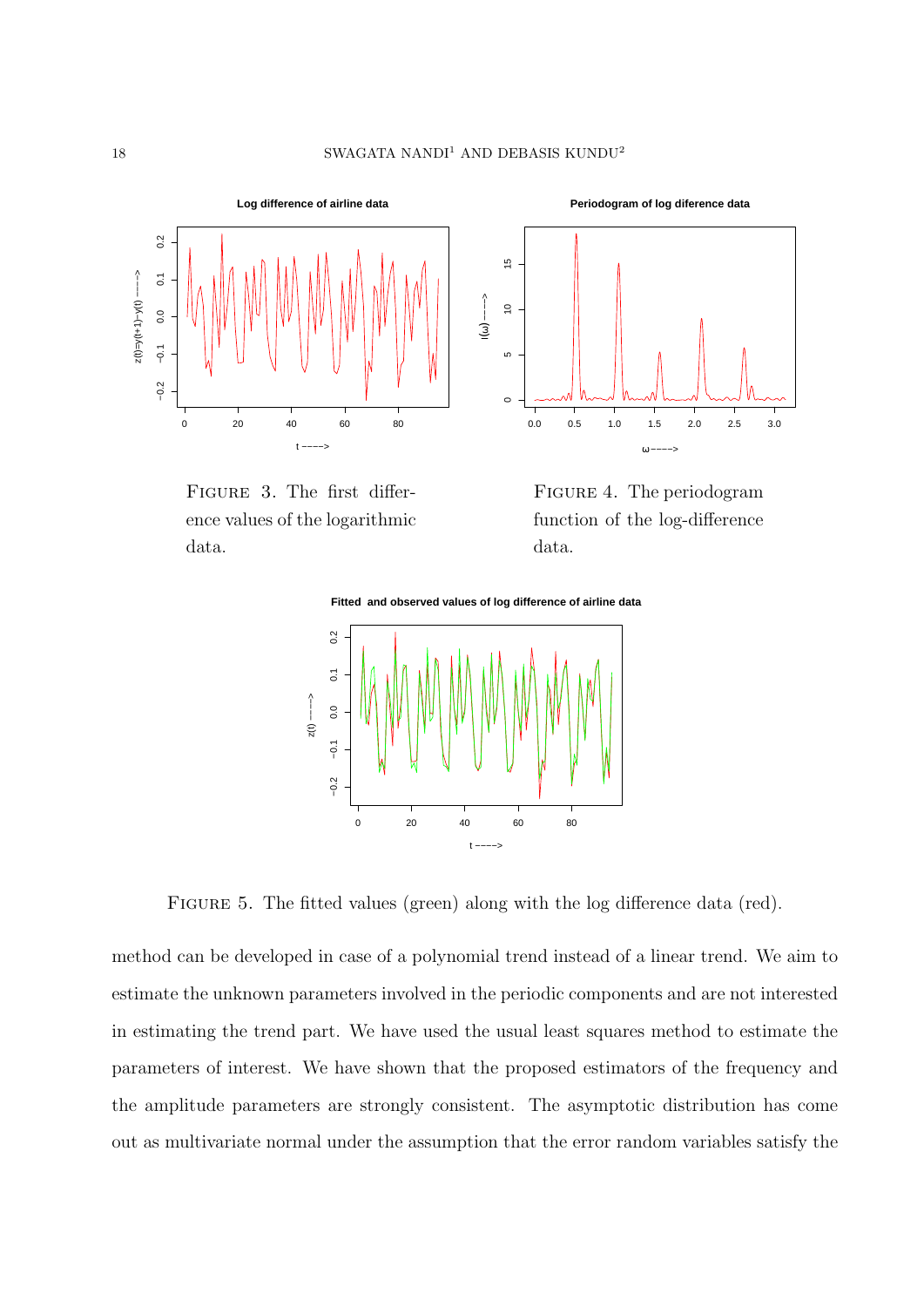condition of a stationary linear process. We have conducted extensive simulations based on synthesized data to check whether the asymptotic results can be used for finite moderate size samples. A real dataset has been analyzed using the model and outcome is quite satisfactory.

#### **REFERENCES**

- [1] Box, G. E. P., Jenkins, G. M. and Reinsel, G. C. (2008), *Time Series Analysis, Forcasting and Control*, Fourth Edition, John, Weily and Sons.
- [2] Fuller W. A. (1976), *Introduction to Statistical Time Series*, John Wiley and Sons, New York.
- [3] Hannan, E.J. (1973) "The estimation of frequency", *Journal of Applied Probability*, Vol. 10, 510- 519.
- [4] Hyndman, R.J. (n.d.) Time Series Data Library, http://www.robhyndman.info/TSDL. Accessed on 01.01.2008.
- [5] Kundu, D. (1997), "Asymptotic properties of the least squares estimators of sinusoidal signals", *Statistics*, Vol. 30, 221-238.
- [6] Li, R. and Nie, L. (2007), "A new estimation procedure for a partially nonlinear model via a mixed-effects approach", *The Canadian Journal of Statistics*, Vol. 35, No. 3, 399-411.
- [7] Li, R. and Nie, L. (2008), "Efficient statistical inference procedures for partially nonlinear models and their applications", *Biometrics*, Vol. 64, 904-911.
- [8] Mangulis, V. (1965), *Handbook of Series for Scientists and Engineers*, Academic Press, New York.
- [9] Prasad, A., Kundu, D. and Mitra, A. (2008), "Sequential estimation of the sum of sinusoidal model parameters", *Journal of Statistical Planning and Inference*, Vol. 138, No. 5, 1297 - 1313.
- [10] Walker, A.M. (1971), "On the estimation of harmonic components in a time series with stationary residuals", *Biometrika*, Vol. 58, 21-36.
- [11] Wu, C.F.J. (1981), "Asymptotic theory of the nonlinear least squares estimation", *Annals of Statistics*, Vol. 9, 501-513.

#### **APPENDIX**

In the appendix, we provide the proof of the consistency result stated in Theorem 3.1. The following two lemmas are required to prove Theorem 3.1.

**Lemma 1.** Let  $S_{\delta,M} = \{ \theta; \theta = (A, B, \omega), |\theta - \theta^0| \geq 3\delta, |A| \leq M, |B| \leq M \}$ . If for any  $\delta >$ 0 *and for some*  $M < \infty$ , liminf *n→∞* inf  $θ$ ∈ $S_{δ,M}$ 1 *n*  $[Q(\boldsymbol{\theta}) - Q(\boldsymbol{\theta}^0)] > 0$  *a.s., then*  $\widehat{\boldsymbol{\theta}}$  *is a strongly consistent estimator of*  $\boldsymbol{\theta}^0$ *.*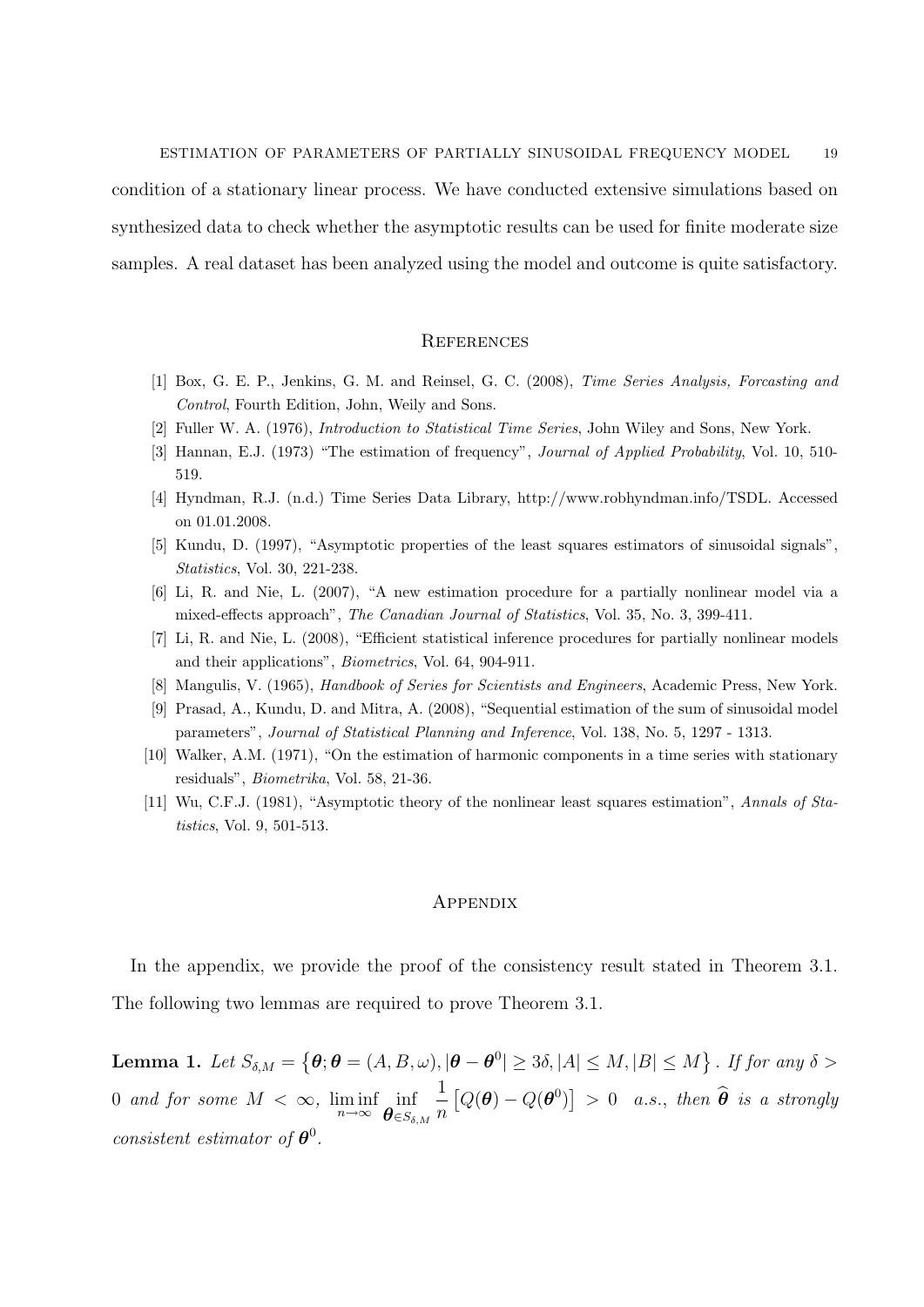**Lemma 2.** Let  $\{x(t)\}\$ be stationary sequence which satisfy Assumption 1, then

$$
\lim_{n \to \infty} \sup_{\omega} \left| \frac{1}{n} \sum_{t=1}^{n} x(t) e^{i\omega t} \right| = 0 \quad a.s.
$$

**Lemma 3.** Let  $\{x(t)\}\$ be the same as in Lemma 2, then as  $n \to \infty$ ,

$$
\sup_{\omega} \left| h(\omega) \frac{1}{n} \sum_{t=1}^{n} x(t) e^{i\omega t} \right| \to 0 \quad a.s.
$$

*where*  $h(\omega) = \alpha \sin(\omega)$  *or*  $2\alpha \sin^2\left(\frac{\omega}{2}\right)$ 2  $\int$  *with*  $\alpha = A$  *or B*.

**Proof of Theorem 3.1:** We note that using (5) and notation  $\boldsymbol{\theta} = (A, B, \omega), Q(\boldsymbol{\theta})$  defined in equation (8), can be written as

$$
Q(\boldsymbol{\theta}) = \sum_{t=1}^{n} [z^*(t) - c_1(\boldsymbol{\theta})\sin(\omega t) - c_2(\boldsymbol{\theta})\cos(\omega t)]^2,
$$

where  $z^*(t) = z(t) - \widehat{b}$ ,  $c_1(\boldsymbol{\theta}) = -A \sin(\omega) - 2B \sin^2\left(\frac{\omega}{2}\right)$ 2  $\int$  and  $c_2(\theta) = B \sin(\omega) - 2A \sin^2\left(\frac{\omega}{2}\right)$ 2  $\setminus$ and  $\widehat{b}$  is defined in section 2.

Now we write  $\hat{\boldsymbol{\theta}}$  as  $\hat{\boldsymbol{\theta}}_n$  to emphasize that  $\hat{\boldsymbol{\theta}}$  depends on *n*. If  $\hat{\boldsymbol{\theta}}_n$  is not a consistent estimator of  $\theta$ , then there exists a subsequence  $\{n_k\}$  of  $\{n\}$  such that  $\widehat{\theta}_{n_k}$  does not converge to  $\theta$ .

CASE I: Suppose  $|\widehat{A}_{n_k}| + |\widehat{B}_{n_k}|$  is not bounded, then at least  $|\widehat{A}_{n_k}|$  or  $|\widehat{B}_{n_k}|$  tends to  $\infty$ . This implies that  $\frac{1}{1}$  $\frac{1}{n_k}Q(\hat{\theta}_{n_k}) \to \infty$ . Since  $\frac{1}{n_k}$ *nk*  $Q(\boldsymbol{\theta}^0) < \infty$ , 1  $\frac{1}{n_k} [Q(\hat{\theta}_{n_k}) - Q(\theta^0)] \to \infty$ . But as  $\hat{\theta}_{n_k}$  is the LSE of  $\theta^0$ ,  $Q(\hat{\theta}_{n_k}) - Q(\theta^0) < 0$ . This leads to a contradiction.

CASE II: Suppose  $|\widehat{A}_{n_k}| + |\widehat{B}_{n_k}|$  is bounded. Then if  $\widehat{\theta}_{n_k}$  is not a consistent estimator of  $\theta^0$ , then for some  $\delta > 0$  and an  $0 < M < \infty$ , there exists a set  $S_{\delta,M}$  (as defined in Lemma 1) such that  $\widehat{\boldsymbol{\theta}}_{n_k} \in S_{\delta,M}$ . Now we write

$$
\frac{1}{n}[Q(\boldsymbol{\theta}) - Q(\boldsymbol{\theta}^0)] = \frac{1}{n}\sum_{t=1}^n [z^*(t) - c_1(\boldsymbol{\theta})\sin(\omega t) - c_2(\boldsymbol{\theta})\cos(\omega t)]^2
$$

$$
= f(\boldsymbol{\theta}) + g(\boldsymbol{\theta}) \quad \text{(say)},
$$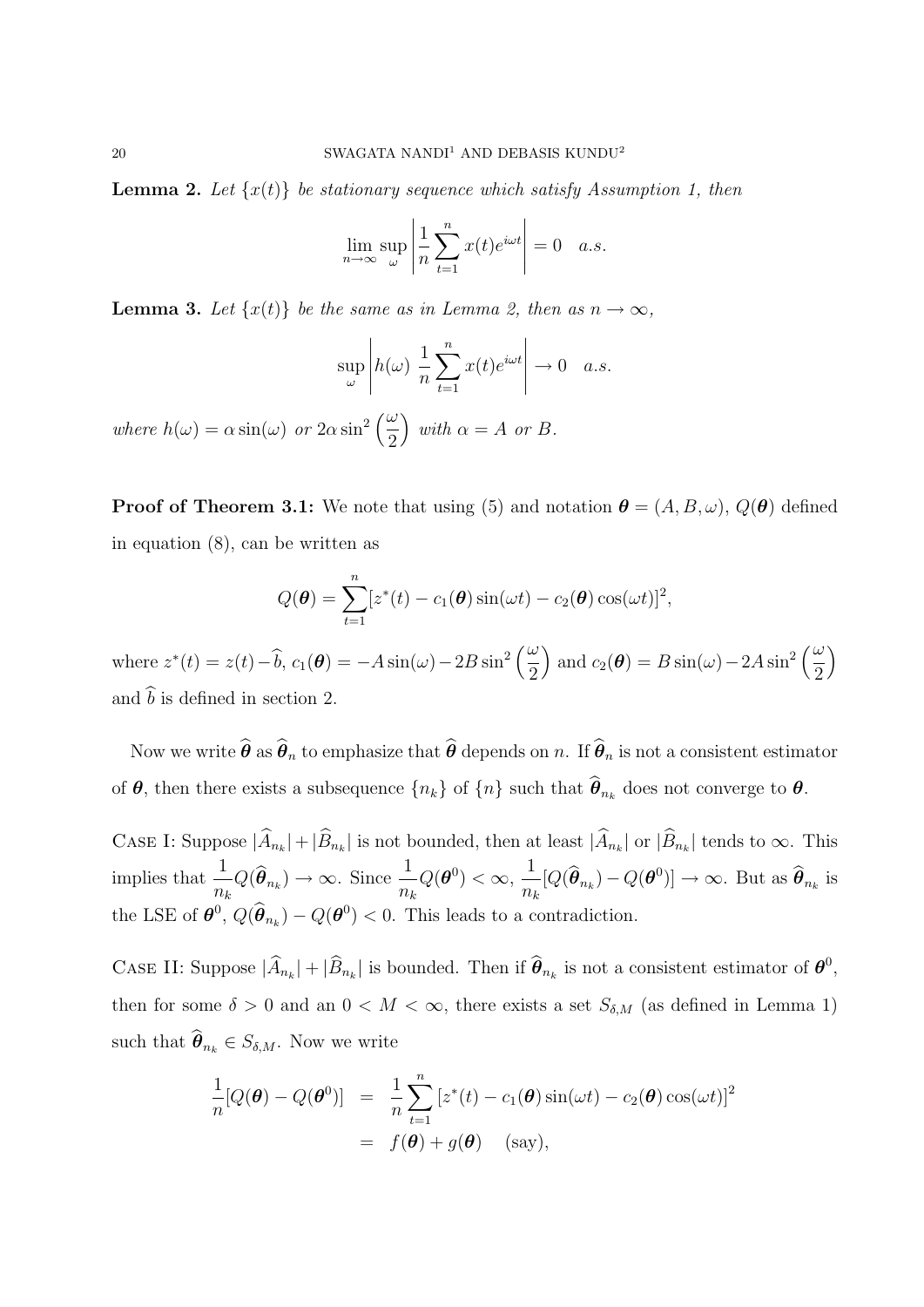where

$$
f(\boldsymbol{\theta}) = \frac{1}{n} \sum_{t=1}^{n} \left[ c_1(\boldsymbol{\theta}^0) \sin(\omega^0 t) - c_1(\boldsymbol{\theta}) \sin(\omega t) + c_2(\boldsymbol{\theta}^0) \cos(\omega^0 t) - c_2(\boldsymbol{\theta}) \cos(\omega t) \right]^2,
$$
  

$$
g(\boldsymbol{\theta}) = \frac{2}{n} \sum_{t=1}^{n} x_d(t) \left[ c_1(\boldsymbol{\theta}^0) \sin(\omega^0 t) - c_1(\boldsymbol{\theta}) \sin(\omega t) + c_2(\boldsymbol{\theta}^0) \cos(\omega^0 t) - c_2(\boldsymbol{\theta}) \cos(\omega t) \right].
$$

Note that  $x_d(t) = x(t+1) - x(t) = \sum_{k=0}^{\infty}$ *k*=*−∞ β*(*k*)*e*(*t − k*) where  $\{\beta(k)\} = \{\alpha(k+1) - \alpha(k)\}\$ are absolutely summable. Using Lemma 3, it follows that

$$
\lim_{n \to \infty} \sup_{\boldsymbol{\theta} \in S_{\delta,M}} g(\boldsymbol{\theta}) = 0 \quad a.s.
$$
\n(23)

Now we define the following sets

$$
S_{\delta,M,1} = \left\{ \boldsymbol{\theta} : \boldsymbol{\theta} = (A, B, \omega), |A - A^0| \ge \delta, |A| \le M, |B| \le M \right\},
$$
  
\n
$$
S_{\delta,M,2} = \left\{ \boldsymbol{\theta} : \boldsymbol{\theta} = (A, B, \omega), |B - B^0| \ge \delta, |A| \le M, |B| \le M \right\},
$$
  
\n
$$
S_{\delta,M,3} = \left\{ \boldsymbol{\theta} : \boldsymbol{\theta} = (A, B, \omega), |\omega - \omega^0| \ge \delta, |A| \le M, |B| \le M \right\}.
$$

Then  $S_{\delta,M} \subset (S_{\delta,M,1} \cup S_{\delta,M,2} \cup S_{\delta,M,3}) = S$  (say). Hence,

$$
\underline{\lim}_{\theta \in S_{\delta,M}} \frac{1}{n} \left[ Q(\theta) - Q(\theta^0) \right] \ge \underline{\lim}_{\theta \in S} \frac{1}{n} \left[ Q(\theta) - Q(\theta^0) \right]. \tag{24}
$$

Now we have to show

$$
\underline{\lim}_{\theta \in S_{\delta,M,j}} \frac{1}{n} \left[ Q(\theta) - Q(\theta^0) \right] > 0 \quad a.s.
$$
\n(25)

for  $j = 1, \ldots 3$  and then (24) leads to  $\underline{\lim}$  inf *θ∈Sδ,M* 1 *n*  $[Q(\theta) - Q(\theta^0)] > 0$  *a.s.* Therefore, using (23), the lemma is proved provided we show (25) for  $j = 1, \ldots, 3$ . For  $j = 1$ ,